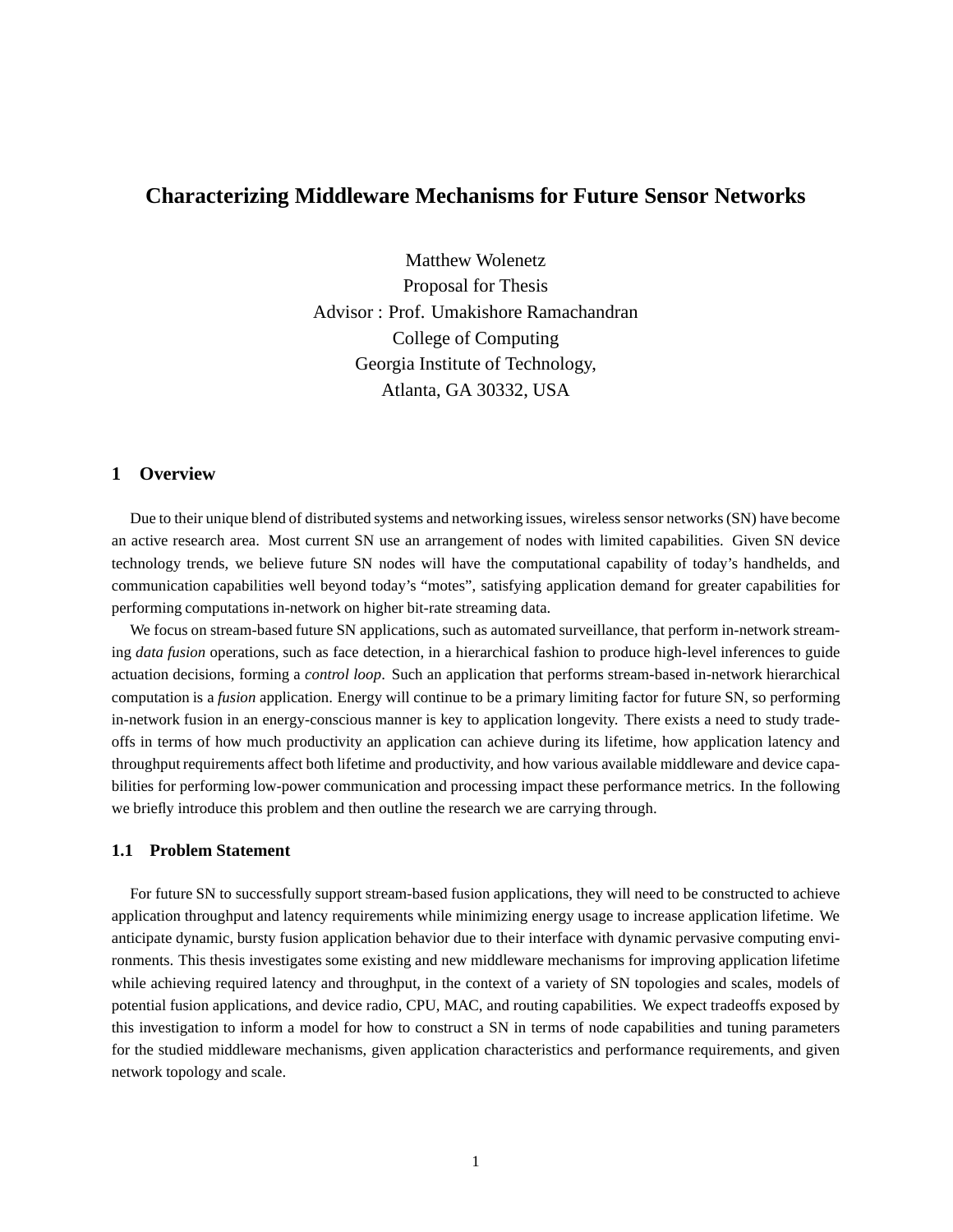## **1.2 Research Outline**

We evaluate and extend a set of mechanisms used by our recent novel middleware, *DFuse*, for application-directed energy management of future SN fusion applications. Our simulation-based evaluation enables modeling a variety of applications, network scales, network layers, and device capabilities to determine how each middleware mechanism impacts performance for a SN context. We extend the set of existing mechanisms (dynamic fusion point migration and optimistic data prefetching) to include local CPU scaling and predictive prefetching to better adapt to bursty workloads while employing an emerging device power management capability.

## **2 Design Space**

## **2.1 Future Sensor Networks**

Due to their unique blend of distributed systems and networking issues, wireless sensor networks (SN) have become an active research area. SN also attract research due to the possibility they offer for supporting applications society cares about such as habitat monitoring and weather prediction. Most current SN assume a homogeneous and dedicated arrangement of nodes with limited capabilities (such as Berkeley motes [34, 20, 17]). Such networks have been successfully deployed for many low bit-rate applications, for example seabird habitat monitoring [27] and grape plant monitoring in vineyards [8].

Given the pace of technology, it is conceivable to imagine SN in the near future wherein each node has the computational capability of today's handhelds (such as an iPAQ), and communication capabilities equivalent to Bluetooth, 802.11a/b/g, UWB, or even 802.15.3 (up to 55Mbps). Recent advances in low-power microcontrollers, and increased power-conscious radio technologies lend credence to this belief. For example, next generation iMote prototypes [20] and Telos motes [34] are available for research now. Although not as computationally powerful as a modern iPAQs, iMotes provide 12MHz 32-bit ARM7TDMI processors and 64KB RAM/512KB FLASH, a significant increase in capability above Berkeley mote MICA2 [17] predecessors that only had 8MHz 8-bit ATmega128L microcontrollers with 640KB FLASH. Furthermore, the wireless bandwidth available with iMotes is Bluetooth based (up to over 600Kbps application-level bandwidth), greatly exceeding Berkeley motes' 38.4Kbps data rate. Similarly, Telos motes, designed for long lifetime with very low duty cycles, energy-efficient idle modes and faster, energy-efficient microcontrollers and radios, provide increased computation and communication capabilities over previous generation motes. We believe this trend will continue as SN applications demand ever greater capabilities for performing computation on high bit-rate data within the network. It is conceivable that recent hardware capabilities enabling CPU frequency and voltage scaling for power saving, *e.g.*ARM xScale packages, will be integrated into future SN devices. Already, such technology is integrated into Stargate devices [18], providing higher capability backbones for mote-based SN. Coupled with this trend, high-bandwidth sensors such as cameras are becoming ubiquitous, cheaper, and lighter (in this case, possibly due to the large-scale demands of cell-phone manufacturers for these cameras, currently on the order of over 20 million annually for Nokia alone [43]).

Thus, we envision future SN to consist of deployments of high bandwidth sensor/actuator sources coupled with powerful wireless ambient processing hardware. Such a network would enable a whole host of high bit-rate, computationally intensive applications such as distributed surveillance, emergency response, and homeland security. The main characteristic of such applications is a sense-process-actuate *control loop* enabled by in-network processing of streaming data. Latency from sensing to actuation, and throughput are the two obvious figures of merit for such applications. In addition, an important figure of merit for such applications is network *lifetime*. By definition, SN operate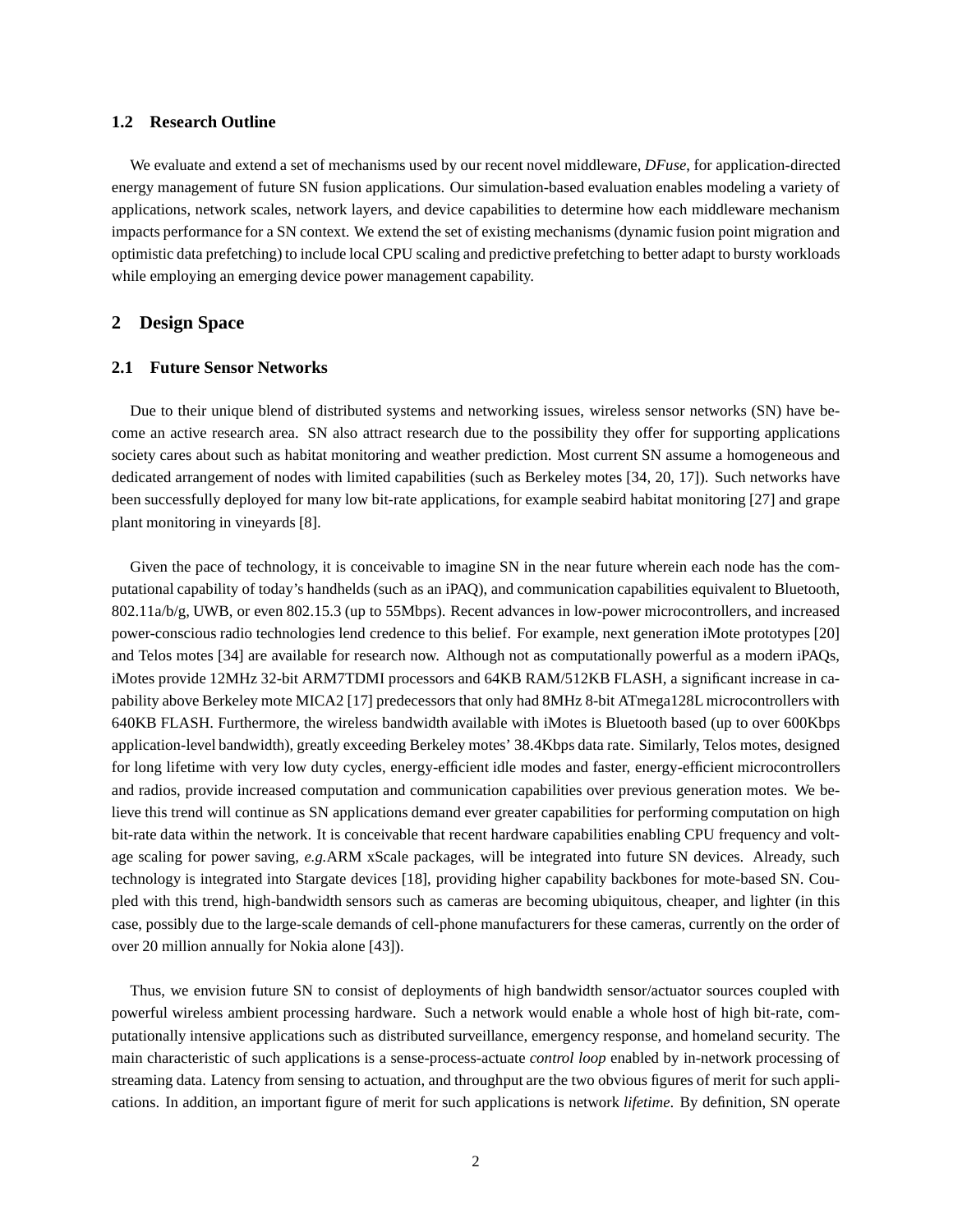on battery power with minimal supervision. Therefore, SN applications have a limited operational time before the network becomes partitioned due to energy consumption. There exist tradeoffs in terms of how much productivity an application can achieve during this lifetime, how application latency and throughput requirements affect both lifetime and productivity, and how various available device capabilities for performing low-power communication and processing impact these performance metrics.

Energy is *the* most critical resource in wireless sensor networks, and it is even more critical when we target high bit-rate fusion applications. Communication of one bit still costs an order of magnitude higher than processing one instruction. However, with large amounts of processing occurring in-network, processing cost must be accounted for when managing energy. Similarly, large memory footprints may incur significant cost.

## **2.2 Application Domain**

As a concrete motivating application, consider a campus-wide automated surveillance application to provide safety for people on campus. The deployed infrastructure consists of a variety of sensors such as cameras and microphones scattered throughout campus. Nodes of the wireless SN are similarly scattered across the campus to provide redundant connectivity and in-network processing resources. Actuator nodes may be PDAs carried by security officers, or other SN resources such as pan-tilt-zoom motors attached to cameras. As data from sensors pass through the network, nodes perform application-specific *fusion functions* (such as face detection, image correlation, and higher level inferencing). This specific application is an instance of the general *control loop* described earlier, where both automated and "human-in-the-loop" actuation decisions result from in-network communication and computation. Energy will continue to be a primary limiting factor for such a deployment, so performing in-network fusion in an energy-conscious manner is key to application longevity.

Other fusion application examples include streaming media, image-based tracking, interactive vision, and feature extraction for continuous queries used by applications such as EventWeb [29]. These applications share a common requirement of applying synthesis operations (fusion functions) upon multiple input streams in hierarchical manner. Fusion functions can be used for efficiency (e.g. compressing an input stream), or can be part of the application behavior (e.g. feature extraction from an image).

Fusion applications are typically described as a task graph, where nodes in the graph are of three types: data *source* (data producer node), *sink* (a node where a user presents requests), and *fusion* (a node which applies a fusion function). This graph is deployed as an overlay network using *relay* nodes to interconnect indirectly reachable nodes. Relay nodes act as simple data forwarders. When bound to a network node, a task graph data fusion node becomes a fusion point.

Figure 1 shows a tiny example task graph of a surveillance application. The filter function selects images with some interesting properties (*e.g.* rapidly changing scene), and sends the compressed image data to the collage function. The collage function decompresses the images coming from possibly different locations, combines the images and sends the composite image to the root (sink) for further processing. We will return to both this tiny task graph and the hypothetical campus surveillance application in more detail later in this proposal.

To support fusion applications, we need specific systems facilities: support for applying synthesis operations at fusion points, support for migration of fusion points from one dying or non-optimal network node to a more suitable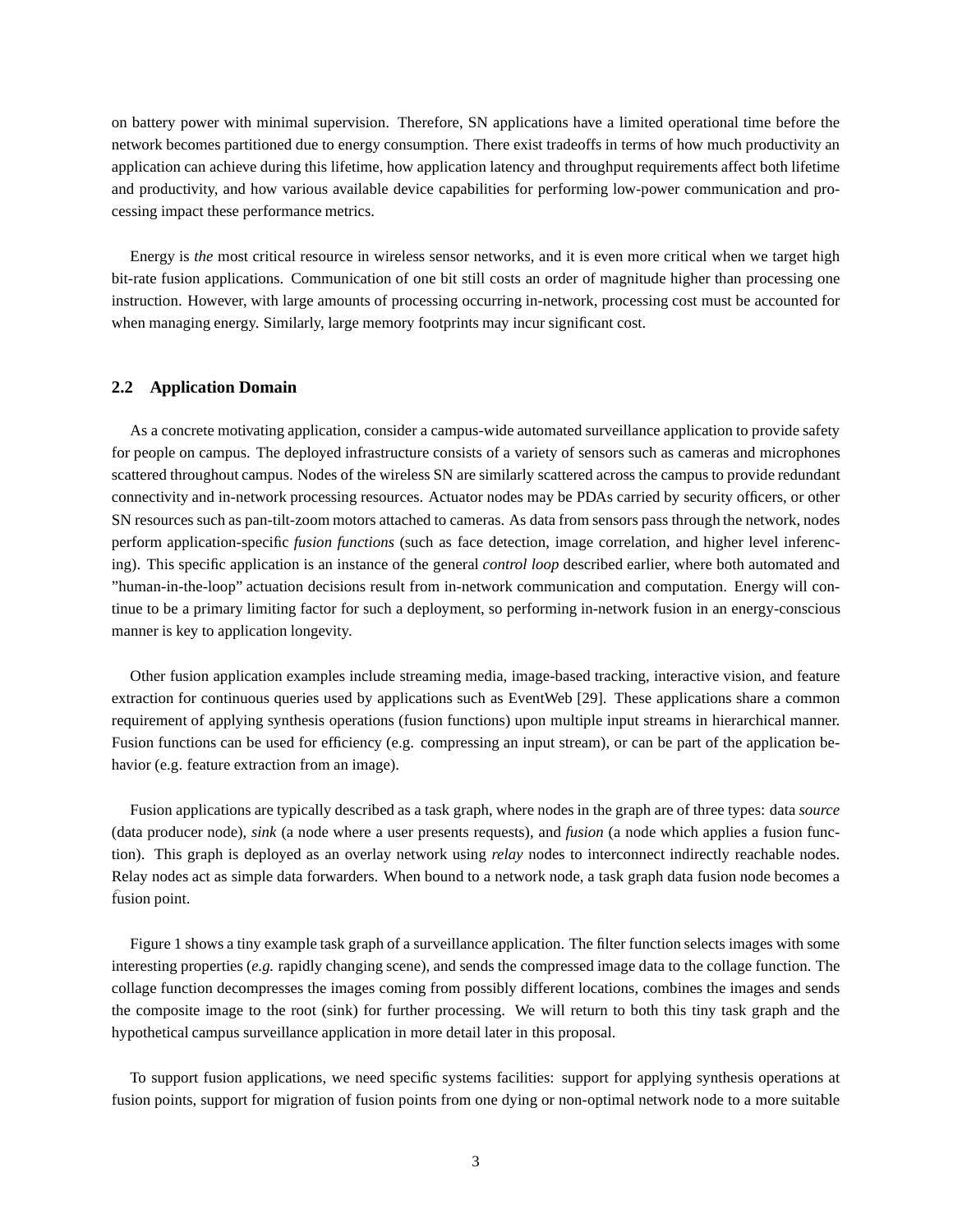

**Figure 1. An example surveillance application that uses in-network distributed data fusion. Edge labels indicate relative (expected) transmission rates of data sources and fusion points.**

node, and support to handle time-stamped data items produced from the data sources. Other middleware requirements include memory and buffer management, programming support, etc.

Our work so far in this design space has used the simplifying assumption of a constant, predictable amount of computation and communication to perform a particular fusion operation. We plan to relax this assumption to reflect more realistic SN application workloads that exhibit bursty and self-similar characteristics, in terms of demand for outputs at the task graph root (sink). Such behavior has been observed in network traffic [25, 31], and has been useful in understanding how to size IT infrastructure for supporting web workloads, by estimation of the *Hurst* exponent [28]. We will investigate reversal of this process (generation of a workload, given parameters including a Hurst exponent) as a potential way of generating bursty and self-similar workloads to assist our evaluations. An alternative method for generating an easily parameterized dynamic workload would be to employ a Poisson process model, though possibly not as faithful to real workloads.

#### **2.2.1 Network Layers**

Our work so far assumes that any SN node is initially reachable from any other node, and assumes a routing layer that exposes hop-count information between any two nodes in the network. As energy is drained on nodes due to computation, communication and idling overheads, nodes may "die", eventually causing network partition. Typically, these assumptions can be satisfied by a separate layer that supports a routing protocol for ad hoc networks, like Dynamic Source Routing (DSR) [19], and exposes an interface to query the routing information.

However, these assumptions ignore the overhead in terms of energy and time used for maintaining routing information. Similarly, our work so far assumes an ideal MAC layer, ignoring potentially significant energy and latency overheads caused by collision, non-ideal MAC scheduling, and noise [12]. As will become clear during our evaluation methodology and results presentations in subsequent sections, we plan to leverage existing models for a variety of available MAC and routing layers to investigate tradeoffs caused by their overheads relative to application requirements, device capabilities and topology, and middleware mechanisms.

## **2.3 Devices and Network Layers Considered**

Where we have included device-level bandwidths and resource consumption in our exploration, we have used models based on ORiNOCO 802.11b and Bluetooth ∼721Kbps radio specifications. We do not anticipate greatly extending the set of radio models we consider, as the design space is already quite large. However, if there are models of other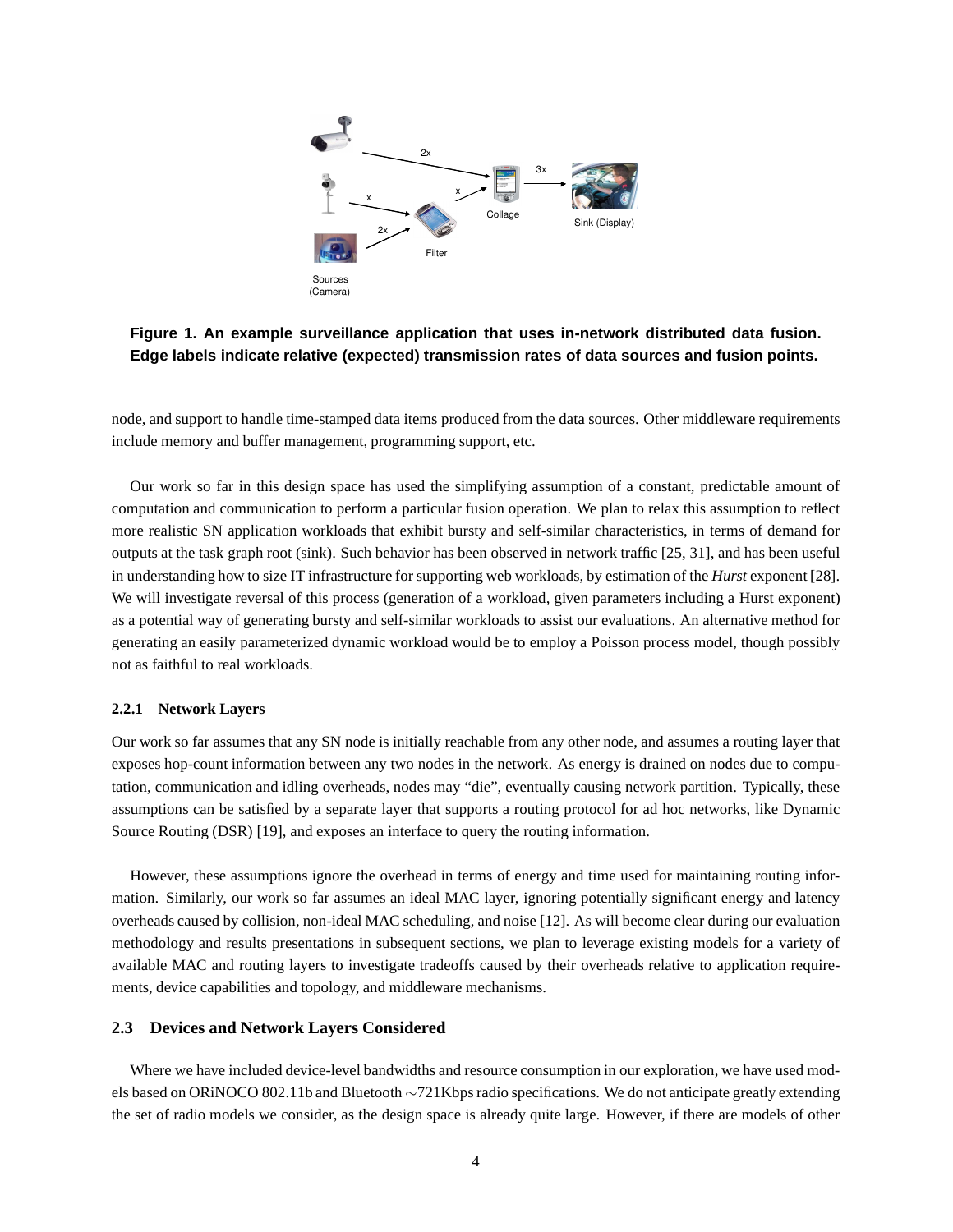radio devices coupled with the existing MAC and routing layer models we plan to leverage, we will potentially include those additional radio device models.

Similarly, we have limited the scope of our exploration of CPU capabilities to a linear model of CPU speed and consequent power consumption, based on published experiments of SA-1100 and SA-110 processor power consumption at various frequencies and voltages. We present our specific processor power model later in this proposal. Since evaluation of a CPU-scaling middleware mechanism is a primary goal of this work, we will incorporate appropriate CPU models based on more recent studies as work progresses.

To constrain the search space, we have used a simple power model for memory in a SN node. Specifics of these models are reviewed later in this proposal and are available in our published results [44]. Again, power models appropriate to our proposed CPU scaling scheme will be explored as part of this work. For example, Pouwelse *et al.* [35] report that EDO-DRAM energy consumption per MB of data read decreases monotonically with increase in clock frequency. In other words, clock frequency scaling has opposite effects on CPU and memory energy consumption. Any potential dynamic CPU scaling decision needs to address this relationship.

#### **2.4 Related Work**

It is well-recognized that energy is critical in SN, driving a significant amount of recent research into mechanisms for SN energy optimization. Most current SN research focuses on contemporary devices and device models for lowbit rate communication and minimal in-network computation, rather than on mechanisms for supporting high-bit rate communication with significant in-network computation. Approaches for SN energy optimization range from hardware [34, 20], MAC [45, 40], routing [41, 6], cross-layer approaches [21], and application-specific optimizations such as energy-efficient target tracking [14]. Additionally, there have been middleware approaches to bridge the gap between application and lower layers [16, 24].

Recent research in power-aware routing for mobile ad hoc networks [41, 6] proposes power-aware metrics for determining routes in wireless ad hoc networks. We use similar metrics to formulate different cost functions for guiding our fusion point migration mechanism. While designing a power-aware routing protocol is not the focus of this thesis, routing protocol information may possibly be usable for defining more flexible cost functions or for informing our proposed predictive prefetcher and CPU scaling mechanisms.

Similarly, this thesis does not propose a cross-layer algorithm for SN energy optimization, although recent analytical work [21] in this area may assist with characterizing performance bounds. In this particular approach, the low-level scheduling and power control problem that optimizes energy usage for application QoS is shown to be NP-Complete, and the proposed algorithm is centralized, limiting its applicability in distributed SN environments. However, the observation of the intractability of optimal scheduling further motivates our proposed distributed heuristics.

Research into application-specific SN energy optimizations propose evaluation metrics suitable to the applications being studied. An example metric is *QoSv* [14], or "quality of surveillance", determined by how far a target moves before the sensor network detects it. Our research focuses on mechanisms to support more general streaming fusion applications, so we choose application figures of merit applicable and important to these applications, including latency, throughput and lifetime.

Our approach focuses on middleware techniques for SN energy optimization, to bridge the gap between stream-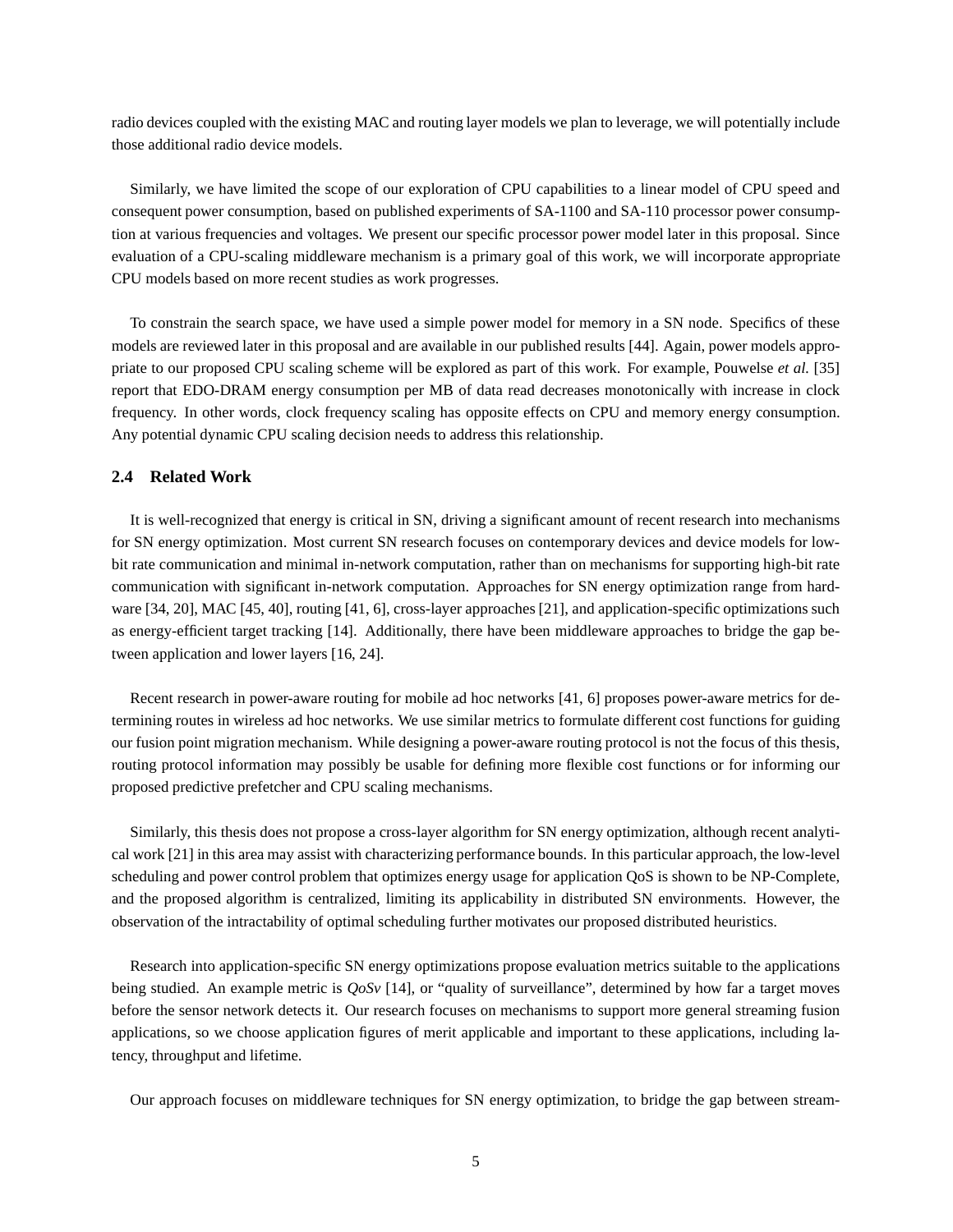based application requirements and low-level device and network layer capabilities. MiLAN [16] has the most similar goals to our DFuse [24] work, providing a set of middleware mechanisms for adapting the SN to effect application supplied performance policy. Our example campus surveillance SN fusion application could be accommodated to some degree by MiLAN, however that middleware does not provide the combination of general streaming data abstractions for in-network computation along with approaches for optimizing the energy usage given application latency and throughput requirements.

Beyond our initial prototype implementation and evaluation, we have built a simulation-based evaluation framework for our middleware. Prowler [39], TOSSIM [26], and Em∗ [13] simulators and emulator are specialized towards Berkeley mote sensors and communication channels. Our study focuses first on modeling energy usage and performance of a variety of middleware mechanisms for a whole range of futuristic sensor node architectures, requiring a fairly detailed implementation of the middleware inside the simulator and a decoupling from a specific target device. As we relax the ideal MAC and routing layer assumptions in our simulation-based evaluation of these middleware mechanisms, coupling our middleware simulator with an existing wireless network layer simulator will be an immediate objective. Of the available simulator options, we will likely proceed with GloMoSim [3] rather than ns2-wireless [7], as GloMoSim provides practical support for larger scale wireless deployments than ns2-wireless, critical to successful evaluation of our middleware model.

## **3 Approach**

Our approach focuses upon evaluation of several adaptive middleware mechanisms for achieving application required performance while minimizing energy usage. In the following, we introduce our core *Fusion Channel* middleware abstraction, followed by two application-directed performance management mechanisms we have studied so far: fusion point migration and "optimistic" prefetching to hide latency. We then present our evaluation methodology, details of implementation and results of experiments conducted so far.

## **3.1 Fusion Channel Abstraction**

The *Fusion Channel* middleware abstraction, introduced in our recently proposed DFuse middleware [24], aims to simplify the application of programmer-supplied transformations to correlated sets of input items from sequenced input streams, producing a (possibly shared) output stream of "fused items." It does this by providing a high-level API for creating, modifying, and manipulating fusion points that subsumes certain recurring concerns (failure, latency, buffer management, prefetching, mobility, sharing, concurrency, etc.) common to fusion environments such as SN. We have published a full description of the design, prototype implementation and API microbenchmark evaluation of this abstraction [24].

## **3.2 Fusion Point Migration**

Of specific note in this proposal, DFuse uses a distributed role assignment algorithm for placing fusion points in the network. Role assignment is a mapping from a fusion point in an application task graph to a network node. Given an application task graph provided to a designated root SN node along with a parameterized cost function, distributed role assignment outputs an overlay network that optimizes the role to be performed by each node of the network. The "goodness" of the role assignment is with respect to the input cost function. The distributed algorithm executes periodically to reevaluate the mapping in a local fashion. If a locally "better" mapping of a fusion point is determined, then the fusion point is migrated to the new host node.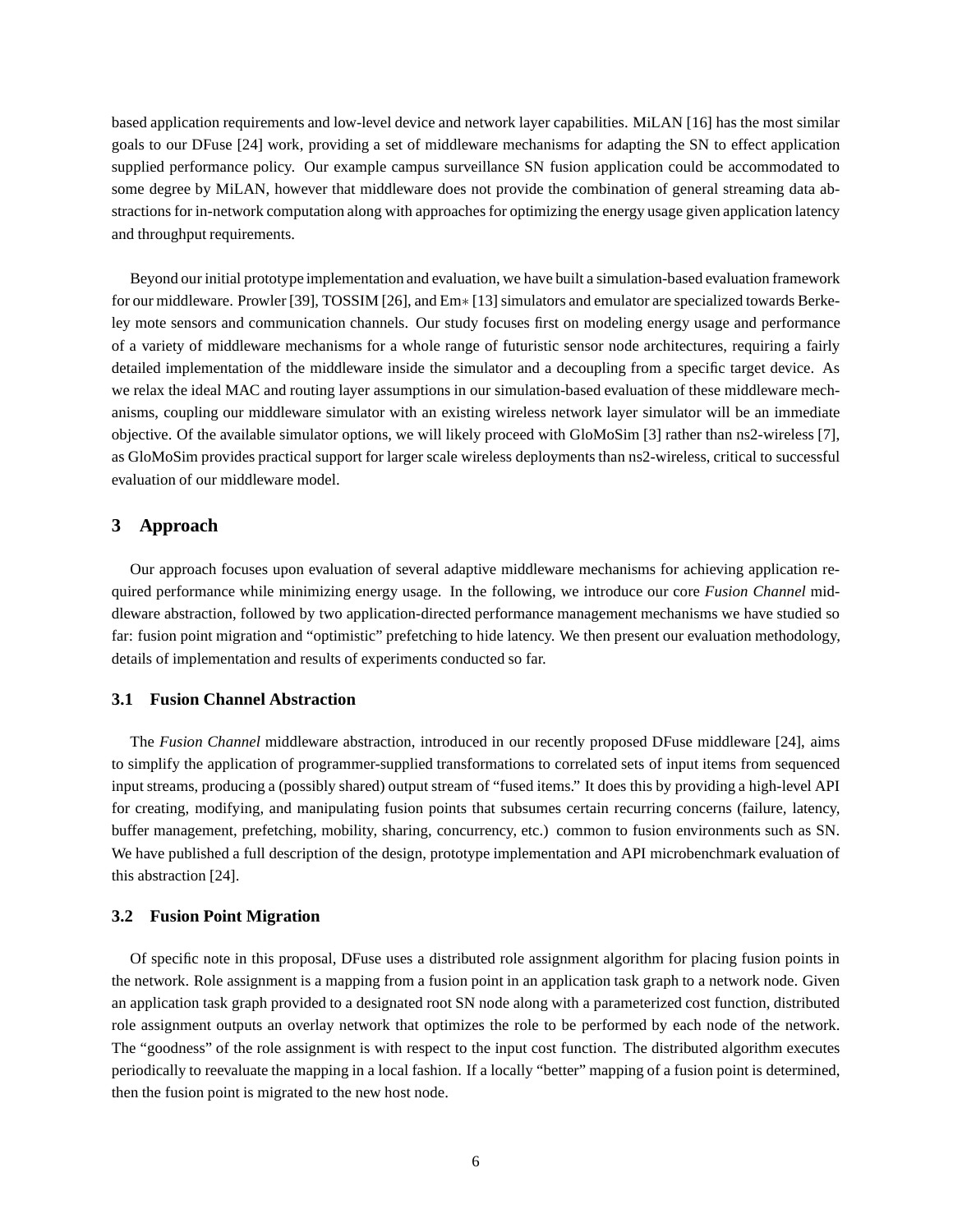Fusion point migration can be used to optimize a variety of application figures of merit. Most importantly, we hypothesize that it can be used to dynamically minimize the energy used by the task graph's overlay network as the network conditions and application behavior changes, and consequently increase application lifetime. We have considered three cost functions for directing fusion point migration:

1. **MT2** "Minimize Tranmission Cost": This cost function aims to decrease the amount of data transmission required for running a fusion function. Input data needs to be transmitted from sources to the fusion point, and the output data needs to be propagated to the consumer nodes (possibly across hops). For a fusion function *f* with *m* input data sources (fan-in) and *n* output data consumers (fan-out), the transmission cost for placing *f* on node *k* is formulated as:

$$
c_{MT2}(k,f) = (\text{power}(k) < threshold) ? (\text{INFINITY}: \sum_{i=1}^{m} t(\text{source}_i) * \text{hopCount}(input_i, k) + \sum_{j=1}^{n} t(f) * \text{hopCount}(k, output_j))
$$

Here,  $t(x)$  represents the transmission rate of the data source x, and  $hopCount(i, k)$  is the distance (in number of hops) between node *i* and *k*.

2. **MPV** "Minimize Power Variance": This cost function tries to keep the power of network nodes at similar levels. If  $power(k)$  is the remaining power at node k, the cost of placing *any* fusion function on that node is:

$$
c_{MPV}(k) = 1 / power(k)
$$

3. **MTP** "Minimize the Ratio of Transmission cost to Power": This cost function aims to decrease both the transmission cost and lower the difference in the power levels of the nodes. The intuition here is that the cost reflects how long a node can run the fusion function. The cost of placing a fusion function *f* on node *k* can be formulated as:

$$
c_{MTP}(k, f) = c_{MTP}(k, f) * c_{MPV}(k)
$$

## **3.3 "Optimistic" Prefetching**

Fusion Channels, as implemented in our prototype, each have an associated output buffer, containing fused output data not yet retrieved by all consumers. We accommodate up to 5 sets of input items that can be prefetched and fused before the output buffers become full. As implemented, Fusion Channels will greedily attempt to keep their output buffers full by requesting their next inputs when they are idle and observe free output space. With prefetching occurring at all task graph fusion points and the sink, the in-network processing should become pipelined, with latency approximating the slowest pipeline stage rather than a complete round trip through the pipeline. Although this prefetching should benefit latency, it will also increase the local memory footprints and the state communicated during fusion point migrations. Our prefetching mechanism is "application-directed" in the sense that an application can request it be enabled or disabled as part of the task graph specification presented during startup.

### **4 Evaluation**

Our evaluation goal is to investigate these middleware features for improving application lifetime while achieving required latency and throughput, in the context of a variety of SN topologies and scales, models of potential fusion applications, and device radio, CPU, MAC, and routing capabilities.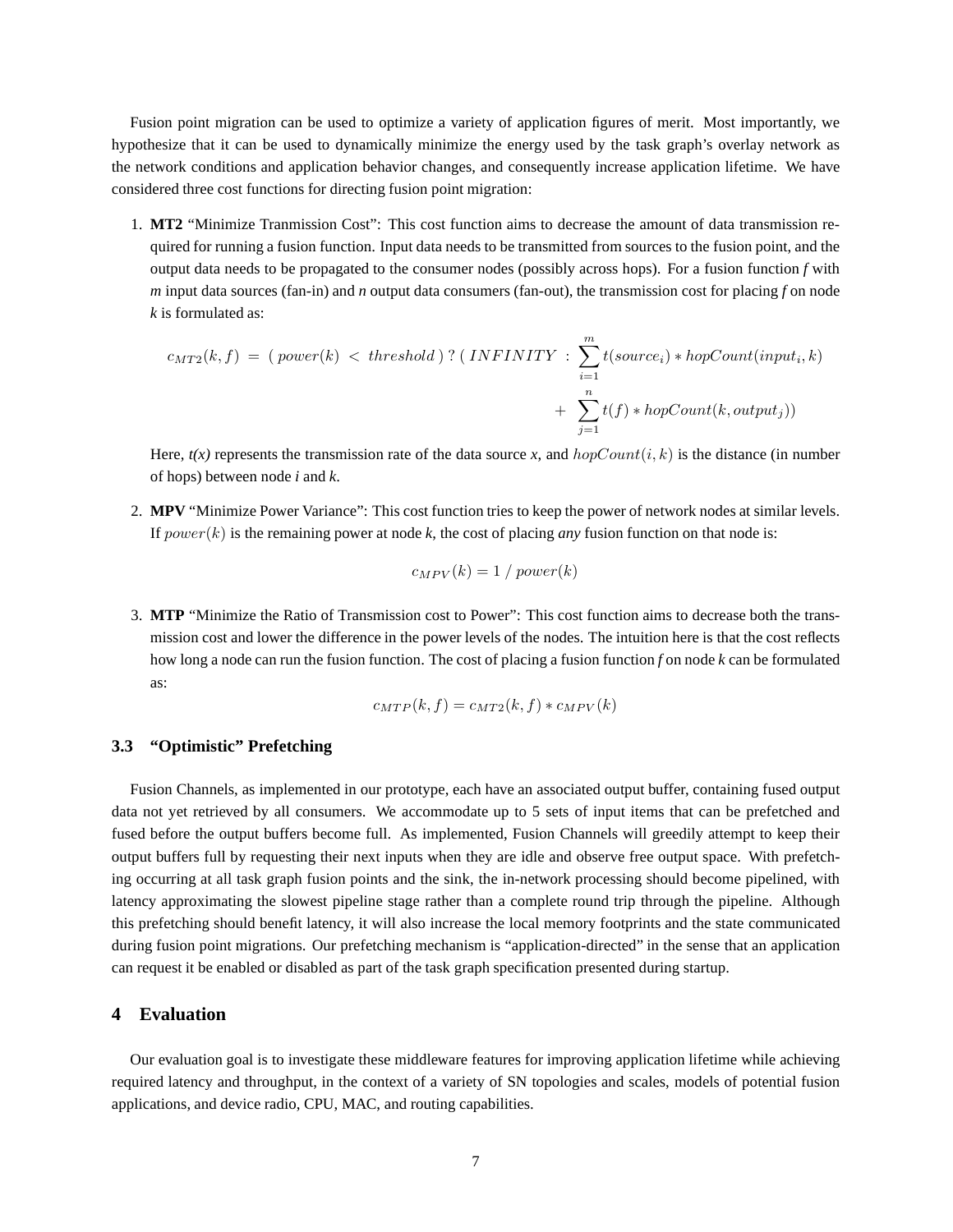## **4.1 Initial DFuse Implementation**

Due to the complexity of interactions between middleware mechanisms, application workloads and device capabilities, a purely analytical approach to evaluating our middleware mechanisms is not feasible. These mechanisms employ local heuristics that operate without global knowledge, motivating experimentation and simulation to determine their effectiveness for various SN applications. There are two reasons we limit the mechanisms to be local heuristics. Primarily, gathering global context for performing dynamic adaptations incurs communication costs, potentially reducing the performance of the SN. Second, even if we used a global heuristic, determining an optimal mapping of a fusion application to the SN for comparative evaluation rapidly becomes infeasible as the scales of application and SN increase (this problem equates to the NP-hard general Steiner tree problem).

For confirming the utility of our core middleware fusion point migration feature, we have implemented the fusion channel abstraction along with a simulator of the role assignment mechanism for evaluation on a small iPAQ farm with a simple application by [24]:

- 1. Implementing a multi-threaded architecture for the fusion module that supports the basic Fusion Channel API calls and the prefetching mechanism. This implementation employs a programming system called Stampede [36, 1] to meet the fusion module's infrastructural requirements for timestamping data produced from different sensors, and a reliable transport layer for moving data through the network. Additional porting of the Stampede system to the target ARM-Linux architecture was done, including re-tuning a proprietary reliable UDP cluster messaging layer to perform better on wireless platforms.
- 2. Implementing the placement module that supports the role assignment tasks for cost-function directed dynamic fusion point migration. For ease of evaluation, we have decoupled the fusion and placement module implementations, interfacing them with a built-in communication channel and a protocol that facilitates dynamic task graph instantiation and adaptation using the DFuse API. Transmission rates exhibited by the application are collected by this interface and communicated to the placement module for use as cost function inputs.

## **4.2 DFuse Implementation Results**

Using our initial DFuse middleware implementation on a 12-node iPAQ wireless "farm", with a simple tracking fusion application containing two dynamically migrated application fusion points (similar to Figure 1), we have discovered [24]:

- 1. Fusion point migration, directed by application cost function, for a small application on a small SN deployment, can definitely increase application lifetime while maintaining constant (low) throughput, when the energy model used to determine lifetime is driven purely by application-level communication amounts. Figure 2A shows the energy/time performance when migration is disabled after an initial optimization period (using a cost function very similar to **MT2** for this optimization). All of **MPV**, **MTP** and **MT2** (Figures 2B-D) realize greater application lifetime, due to cost-function directed fusion point migration.
- 2. A cost function aimed at minimizing transmission costs (**MT2**) achieves close to an optimal minimum transmission cost once past a brief initial mapping stabilization (Figure 2A).
- 3. A cost function aimed at minimizing battery variance across SN nodes (**MPV**) reduces variance by a factor of 4 (Figure 3A), at the cost of many more fusion point migrations (role transfers) and lower lifetime than **MT2** (Figure 3B).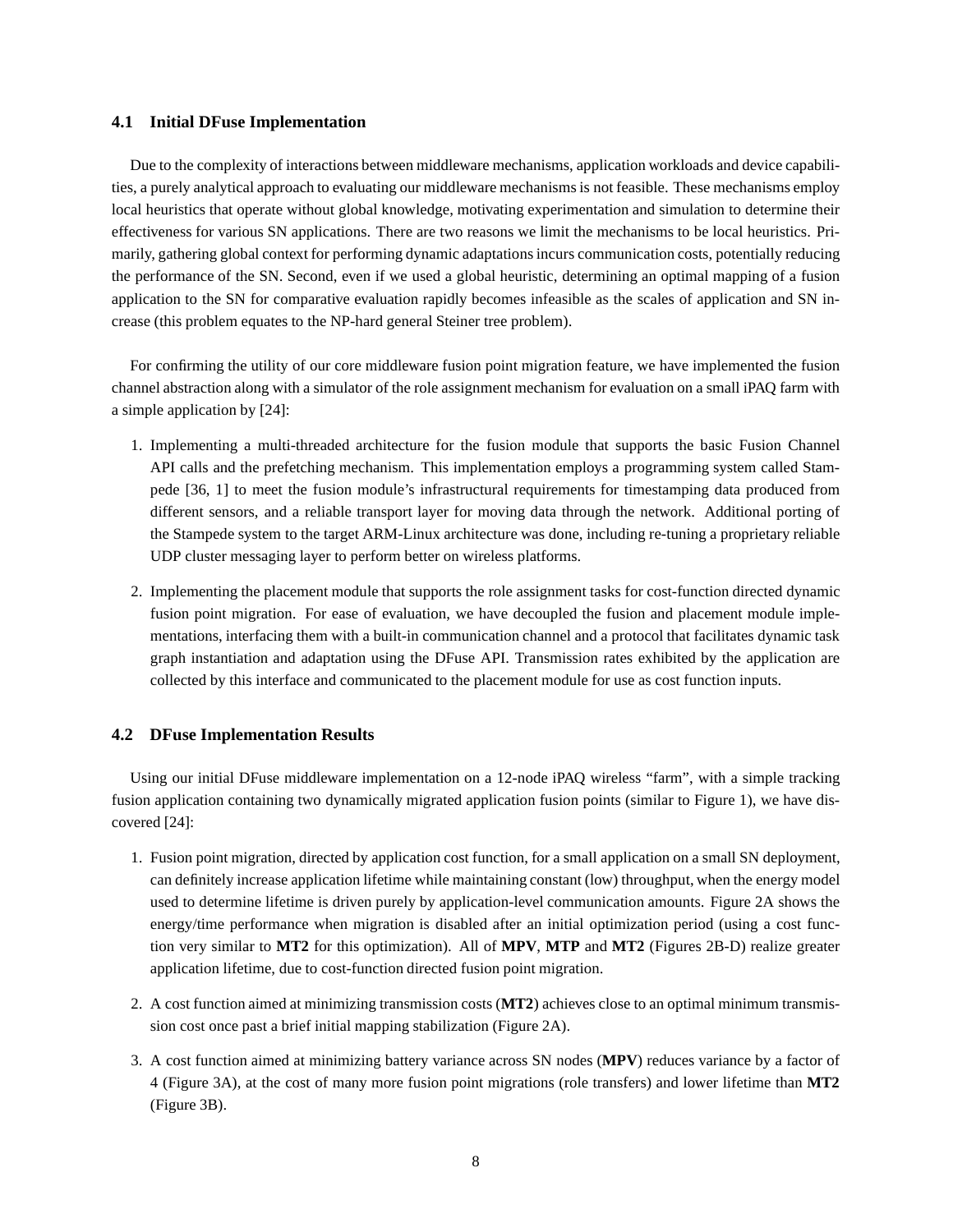





(C) MTP: Ratio of Transmission Cost to Available Power

(D) MT2: Minimize Transmission Cost - 2

# **Figure 2. The network traffic timeline for different cost functions. X axis shows the application runtime and Y axis shows the total amount of data transmission per unit time.**

500

- 4. A cost function that attempts to minimize transmission cost while maximizing the time until the fusion point host dies (**MTP**) achieves comparable lifetime to **MT2** (Figure 3B) and comparable variance to **MPV** (Figure 3A).
- 5. Microbenchmarks of our fusion abstraction's API (Figure 4) reveal as much as 74.5% latency overhead for streaming item fetching (*getFCItem*) beyond that predicted by analysis of application-level messages communicated along with measured maximum performance of the network layer. This latency overhead includes computation, synchronization and network layer latencies incurred during message handling, and varies considerably across multiple trials. These observations are explained by the potentially high latency cost of the wireless channel, motivating both a prefetching mechanism and accounting for energy usage for retransmissions to obtain more accurate energy/performance tradeoff results.

## **4.3 Simulator Framework**

500

To support further evaluation in the context of larger network and application scales and a variety of device capabilities, we have built a simulator of our DFuse middleware [44]. Our previous DFuse evaluations modeled cost solely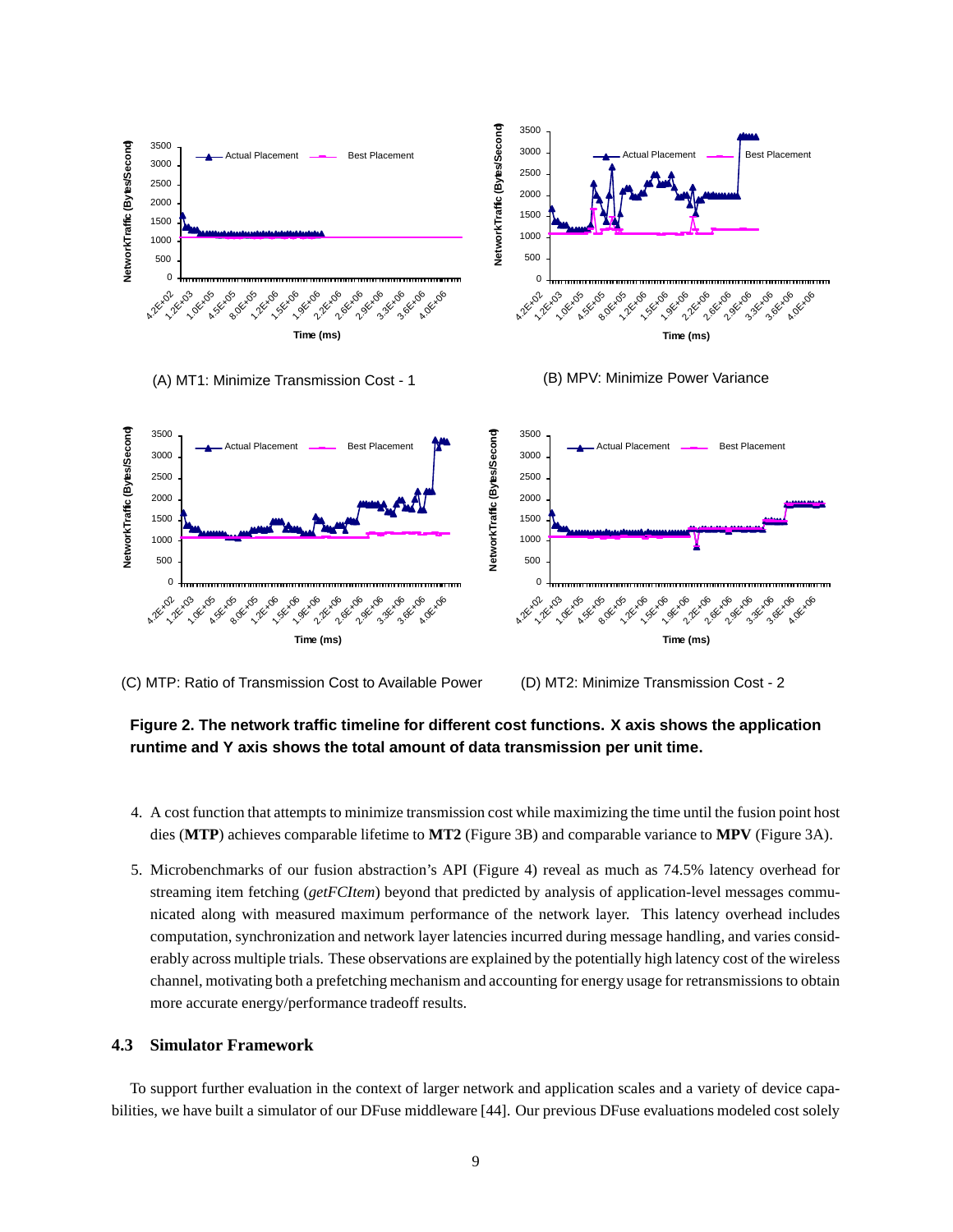

**Figure 3. Comparison of different cost functions. Application runtime is normalized to the best case (***MT2***), and total remaining power is presented as the percentage of the initial power.**



**Figure 4. (a) Fusion Channel APIs' cost (b) Fusion channel migration (moveFC) cost**

as a function of application-level bytes transmitted and node battery level. A primary design goal of our simulator is to incorporate more representative sources of energy usage in SN devices beyond the radio, such as the CPU and memory hardware. While still using simple models of application workload and device power models, we can begin to understand performance trends exposed by our middleware mechanisms and application contexts. Existing simulators for SN (TOSSIM [26], Em∗ [13], Prowler [39] and GloMoSim [3]) or general wireless communication (ns2-wireless [7]) do not incorporate the new middleware mechanisms we focus our evaluation on, motivating the need for their extension or the construction of a new middleware simulator for our study. We have begun with building a middleware-only simulator to evaluate the fusion point migration and optimistic prefetching mechanisms under ideal MAC and routing layer assumptions for a variety of device and application models and scales.

## **Campus Surveillance Application Model**

For generating a tunable application workload for our simulator, we model the motivating surveillance application as a general fusion application that performs hierarchical in-network processing on streams produced initially by cameras. To arrive at a realistic model of video-based in-network processing and communication requirements, we use a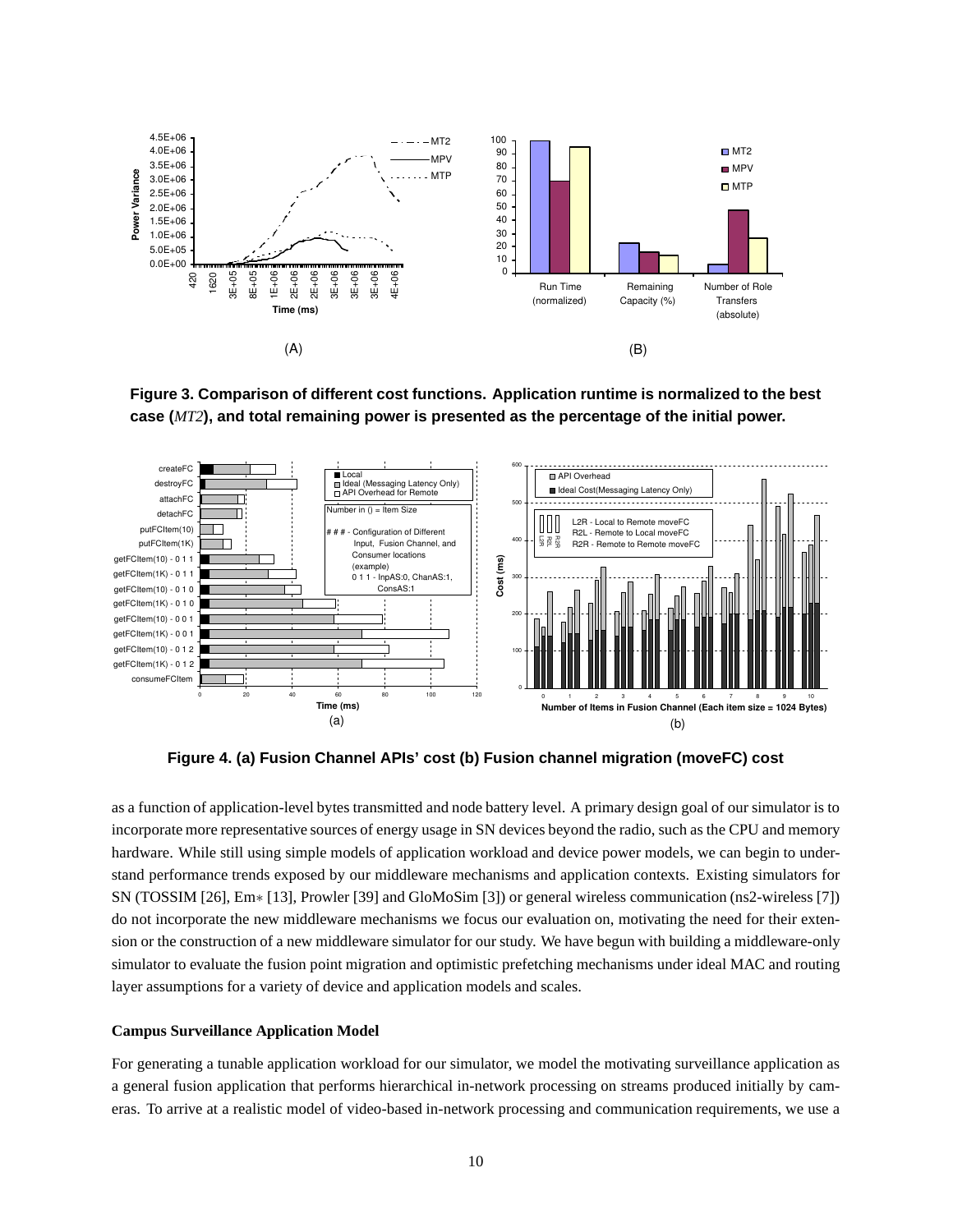| Fusion          | Instr | Cycles  | Time | <b>CPI</b> | footprint (KB)   |
|-----------------|-------|---------|------|------------|------------------|
| <b>Function</b> | Count |         | (ms) |            | $(I/O/R$ untime) |
| Collage         | 309K  | 803.4K  | 3.9  | 2.59       | 112/112/         |
| EdgeD           | 1844K | 2616.2K | 12.7 | 1.42       | 56/56/           |
| <b>Select</b>   | 327K  | 721K    | 3.5  | 2.20       | 112/56/          |
| <b>MotionD</b>  | N/A   | 1009K   | 4.9  | N/A        | 56/56/94         |
| <i>FD/FR</i>    | N/A   | 1959M   | 9510 | N/A        | 30/30/3.5MB      |

**Table 1. Fusion Function Costs: Required number of cycles, measured time, and memory footprint.**

representative set of fusion functions that an application can use as part of its deployed task graph. These functions are image *Collage*, which simply concatenates two input images together to produce its output; *EdgeDetect*; *Select*, whose output is the brightest of the two input images; *MotionDetect*, which is based on the calculation of a centroid of inter-frame differences and their extent; and a CPU-intensive face detection and recognition function (*FD/FR*).

Since active CPU energy consumption is related to how many cycles are required to complete one function, and memory and network energy consumption are related to the function's input and output data sizes, we report these numbers for each of the functions in Table 1. For *FD/FR*, we use previously published time measurements [23] using 206MHz SA-1100 iPAQ H3600. We report measured results from our benchmarks for the remainder of the fusion functions. Our benchmarks are from a 206MHz iPAQ 3870 running Linux "familiar" distribution version 0.6.1. We believe the architecture difference between H3600 and 3870 is insignificant in this context. To verify measured time, we calculate instruction counts from assembly code generated by the gcc 2.95.2 ARM cross-compiler with "-c -g -Wa,-a,-ad" options. Because the code size of each function is small and the functions are iterative, SA-1110 with 16K-Icache and 8K-Dcache should obtain frequent cache hits and low CPI as shown in Table 1.

With this set of fusion functions, we model a communication-intensive workload as an application which does not employ *FD/FR*, and we model a CPU-intensive workload with a task graph including this heavyweight image processing function. For these initial experiments, we assume that the demand at the sink is continuous, and that the various fusion functions perform statically as shown in Table 1, except when time-sharing a CPU or communication link with another fusion point. Future experiments will employ more dynamic and bursty workloads.

*Collage* and *Select* each fuse two inputs into one output, while *EdgeDetect*, *MotionDetect*, and *FD/FR* each transform a single input into one output. We compose these two classes of functions into subgraphs and connect the subgraphs to build the application task graph. Each subgraph consists of a two-into-one fusion function whose two inputs come from two one-into-one fusion functions' outputs. We randomly choose functions from the appropriate class to perform task graph construction. Figure 5a gives an expanded view of a composed task graph, showing how these two classes of functions are built into subgraphs that join to form a task graph. Our model assumes the cameras are on one side of campus, and fusion processing occurs in-network as data travels to the sink on the other side of the campus. The number of fusion operations is a function of the number of cameras in this model, enabling rapid construction of generic surveillance applications of different scales.

To construct the initial overlay network, we map the tree-like task graph's fusion points onto nodes closest to an exact tree geography. Using lowest hop-count paths between fusion points adjacent in the task graph, we build relay node chains to connect the overlay network. We disguise fusion point I/O mismatches by assigning the upstream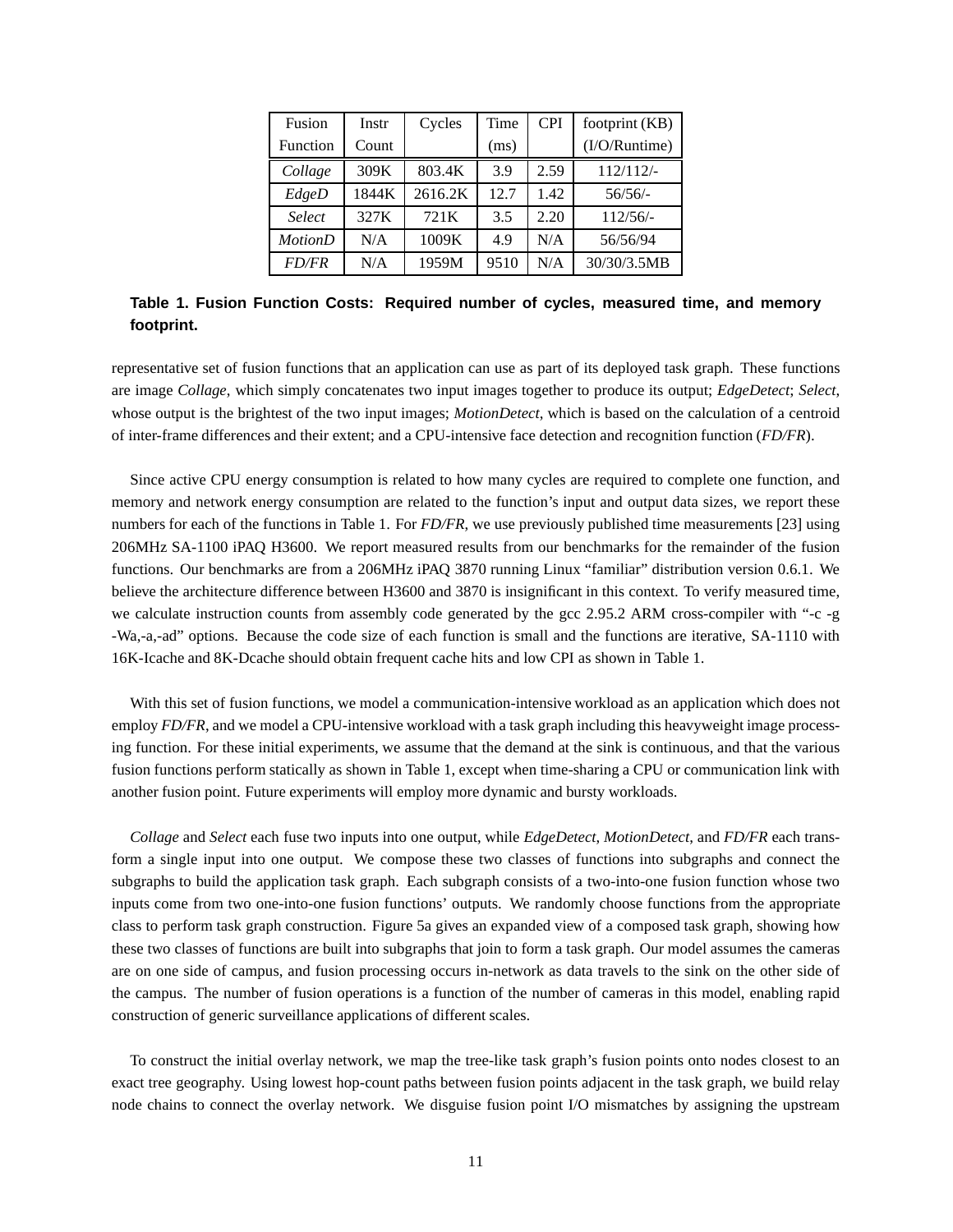



function's output item size as the size of items transmitted through the relay chain to the downstream function.

Figure 5b depicts a sample overlay network from our experiments, prior to any fusion point migrations and node failures. 64 cameras are located along the left edge, and the sink is located in the middle of the right edge. Many nodes and links in the sensor network are idle (common redundancy in SN). In addition to the cameras and sink, 800 SN nodes are randomly placed within the campus and ensured to be fully connected, initially. Darker lines indicate actively mapped links (relay chains). Some nodes host more than one fusion point simultaneously.

## **Power Models**

#### *Processor Power Model*

Voltage scaling is a popular technique for saving energy in today's CMOS microprocessors. Energy consumption in CMOS circuits can be accurately represented as a simple equation [5] that says clock frequency reduction linearly decreases energy consumption, and voltage reduction results in a quadratic decrease in energy consumption.

From SA-1100 specification, we find that the processor consumes at most 230 mW at 133 MHz, and at most 330 mW at 206 MHz at 1.5 Volts [9]. Power measurement experiments on SA-1100 microprocessor indicate that power requirement increases monotonically with increase in clock frequency [42, 35]. Earlier research on SA-110 confirms the linear relationship too [30]. We use a linear model for energy consumption based on these two data points for determining energy usage at clock speeds from 59-206MHz.

#### *Memory Power Model*

Memory is also a major source of energy consumption, especially for memory-intensive workloads [42]. But, its impact on overall energy consumption is difficult to predict because a change in clock frequency changes the available memory bandwidth in a non-linear fashion, and it also affects the energy consumption for memory access [35].

For our evaluation purpose, we use a simplified model for memory access energy breakdown. We assume that memory works in three modes similar to the operation of Direct Rambus DRAM (RDRAM): *active*, *idle*, and *sleep*.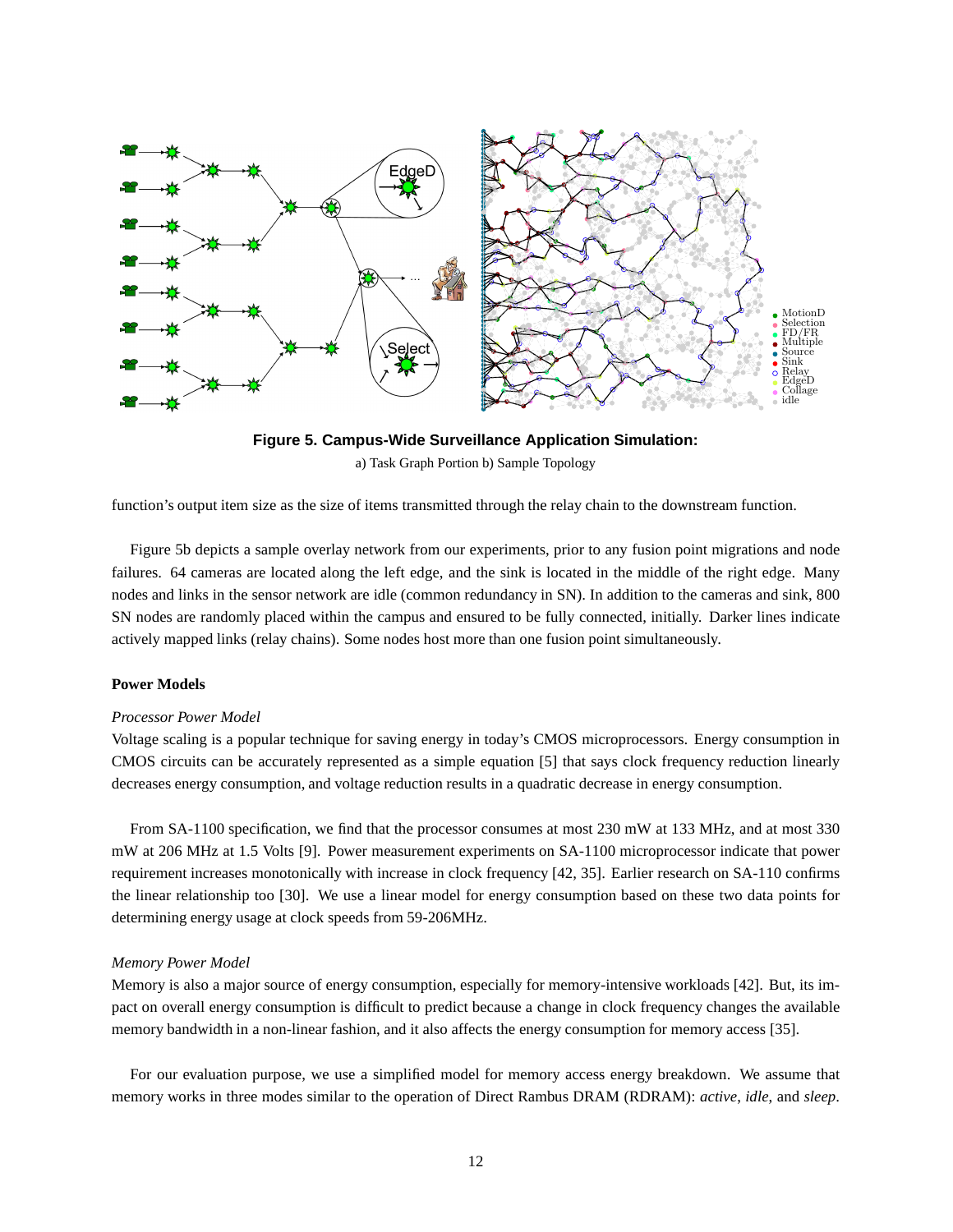| Mode     | Power (mW)       | Power (mW)                       |  |  |
|----------|------------------|----------------------------------|--|--|
|          | 802.11b @ 11Mbps | Bluetooth $\omega \sim 721$ Kbps |  |  |
| Transmit | 1600             | 102                              |  |  |
| Receive  | 950              | 165                              |  |  |
| Listen   | 805              | 66                               |  |  |
| Sleep    | 60               | 30                               |  |  |

#### **Table 2. Radio power model.**

Power consumption in these modes is as cited by Fan *et al.* [11] (300 mW *active*, 20 mW *idle*, 3 mW *sleep*). We assume that while the CPU is executing a fusion function, the whole memory is being accessed actively. In a realistic scenario, CPU execution and memory activity will be interleaved, and memory will keep switching between active and standby modes during CPU execution. Our assumption accounts for the worst case energy consumption by memory and it also simplifies simulation efforts.

#### *Communication Power Model*

Radio is the communication medium in SN we consider, and it is the most power hungry among CPU, memory, and radio. Hence, saving communication energy is critical to increasing application lifetimes. For our simulations, power consumption for different radio modes is shown in Table 2. We use numbers corresponding to two different bandwidths: one with an ORINOCO network card [10], and another for a Bluetooth radio card [38]. Though the same OriNoCo card can operate at multiple data rates, corresponding power results are not available in their specifications. We use only one transmission rate for each of the two radios. Also, Bluetooth numbers are valid only for shorter transmission range (∼66 ft for Class 2 devices) compared to the range of 802.11b (∼500 ft in open and ∼125ft in closed space). We scale campus size with respect to radio range to have the same initial topology across our experiments.

From our early experiments, we observe that energy drain by idle nodes waiting in *listen* mode for long periods of time dominates overall energy use by the network. One way of reducing this cost is to impose a duty cycle on the network nodes, enabling enables them to incur lower *sleep* radio costs for much of the time they would have been in *listen* mode otherwise. This is a common practice among today's motes, designed for sleeping over 99% of the time. We therefore include a variant of the radio power model that assumes an optimal sleep duty cycle such that a radio never uses *listen* mode, but uses *sleep* mode instead. Having such a duty cycle incurs overhead (scheduling). Rather than imposing an arbitrary overhead onto our general sensor network model, we choose to explore the lower bound of radio cost in *listen* mode by including this optimal sleep mode as an optional radio power model. Previous research shows that such a lower bound assumption is reasonable by using an efficient radio to wake the main communication radio when necessary [2].

## **Simulator**

We present here the event-driven simulator we have built to evaluate future sensor network deployments under varying architectural, middleware, and workload characteristics. It consists of approximately 5700 lines of C++ code, and is available for download at http://www.cc.gatech.edu/∼wolenetz/files/basenets 04 simdfuse.tar.gz.

The simulator includes a rich set of configuration options and is extensible to support additional simulated middleware features. Currently, our simulator models a SN as a collection of nodes and communication links, much as in Figure 5. It supports simulation of in-network data fusion on application generated items using application specified fusion functions. It also supports fusion point migration across nodes driven by an application specified cost function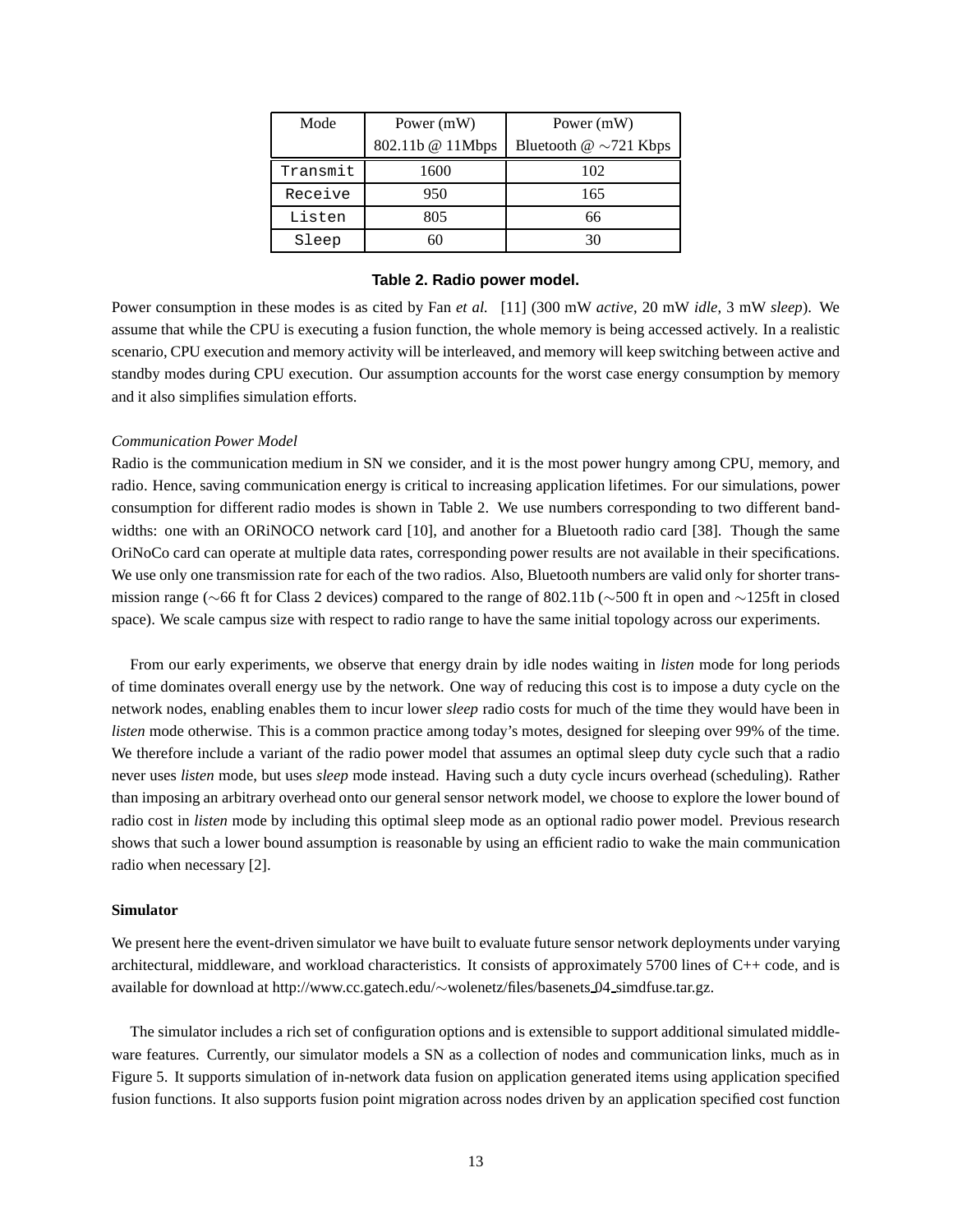(we use **MPV** in these experiments). The current implementation supports upwards of 1000 simulated sensor network nodes, far beyond our capability to actually deploy for real-world experiments. The limiting factor is recalculation complexity of routing tables using the O(n 3 ) Floyd/Warshall *All Pairs Shortest Path* algorithm, which happens every time a node dies due to low energy.

The simulator models shared scheduling of CPU and radio resources by multiple concurrent resource requests. For example, if a node hosts two fusion points that simultaneously begin fusion function execution, the simulator serializes their access to the CPU in simulated time. We use an ideal MAC layer that incurs neither energy nor latency overhead due to packet loss for these initial simulator experiments. The simulator serializes, in simulated time, all access to radio channels between nodes on a pairwise basis, modeling a very simple lossless and collision-free MAC layer.

The bulk of the simulator is concerned with accurately modeling the middleware with events ranging from message delivery to migration completion. For example, if a node on one of a fusion point's input relay chains is dying, the simulator needs to correctly destroy and rebuild that input relay chain, rebuilding the routing tables during the process. Items in-transit on the relay chain need to be accounted for, and the state of both the producer and consumer ends of the relay chain needs to be updated to account for the change. Migration uses this basic relay chain rebuild mechanism to implement the remapping of a fusion point to a neighbor node. However, to prevent the need for the old fusion point host to forward later communications to the new host, we employ "weak" migration, blocking and delaying until there are no items in-transit along any of the migrating point's input and output relay chains, and then transferring buffer function state associated with the fusion point to the target node. Prefetching is implemented by giving each fusion point a buffer to store fused results into, and by attaching a sink directly to every fusion point. These special sinks incur no energy or delay costs, but they drive the fusion points to request and fuse as fast as possible while they have room in their local output buffers.

We assume that the routing layer provides notification of pending node battery failure piggybacked on top of regular traffic, enabling route maintenance. We currently impose no modeled overhead for local calculation of the cost function, as these are relatively infrequent and only incur minimal communication with immediate neighbor nodes (we do account for migration costs, though). We do not model the cost of initial application deployment currently, as this is highly dependent on many potential factors, primarily sensor node OS and bootstrapping characteristics. We also assume a simplified fusion channel API, wherein fusion points only request the immediate next set of input items, performing "optimistic" prefetching by trying to keep their output buffer full.

## **4.4 Middleware Simulation Results**

We have built this simulator for DFuse middleware with the ability to model over 1000 SN nodes, including power models for SN radio, CPU and memory, and the ability to model large applications (hundreds of fusion points), and including some large complexity for handling the synchronization and messaging necessary to perform migrations even under simplifying API, MAC and routing layer assumptions (similar to those employed in our initial DFuse implementation). We have performed preliminary experiments to shed light on the impact on application figures of merit of using combinations of middleware fusion point migration and optimistic prefetching features with varying device CPU speeds and radio characteristics: Bluetooth (*B/T*) vs ORiNOCO (*802*), and normal *Listen* cost vs ideal *Sleep* listen cost, for both our compute-intensive (*CPU*) and communication-intensive (*Comm*) application models [44]:

1. In the presence of optimistic prefetching, increasing the radio bandwidth may not improve latency nor throughput for compute-intensive workloads (Figure 7, *B/T-\*-CPU* vs *802-\*-CPU*). Also, network productivity may actually decrease if the change induces extra cost for idle nodes. For example, delivered items per lifetime de-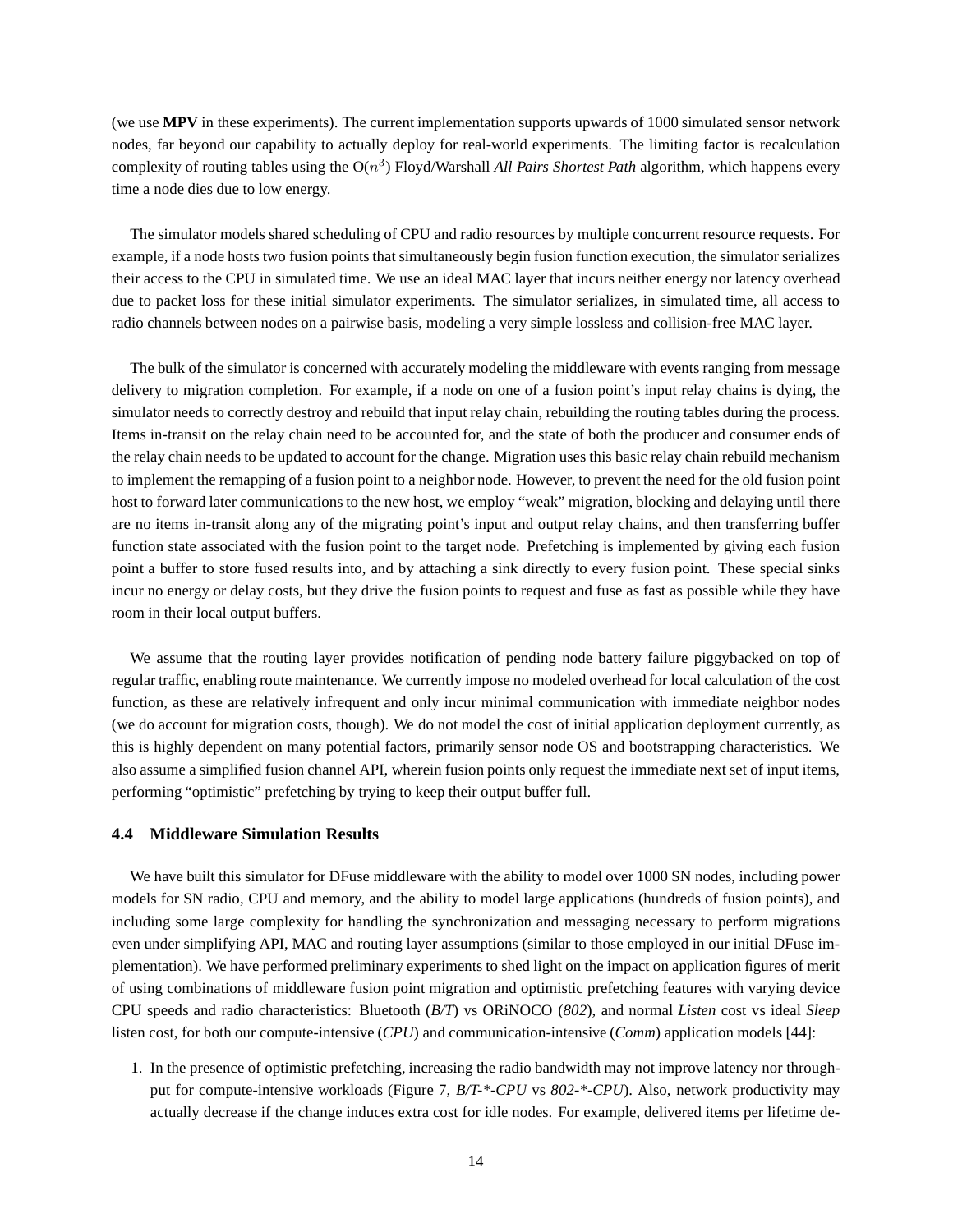

**Figure 6. Baseline results: Migration and Prefetching Disabled**



**Figure 7. Results with Prefetching Enabled**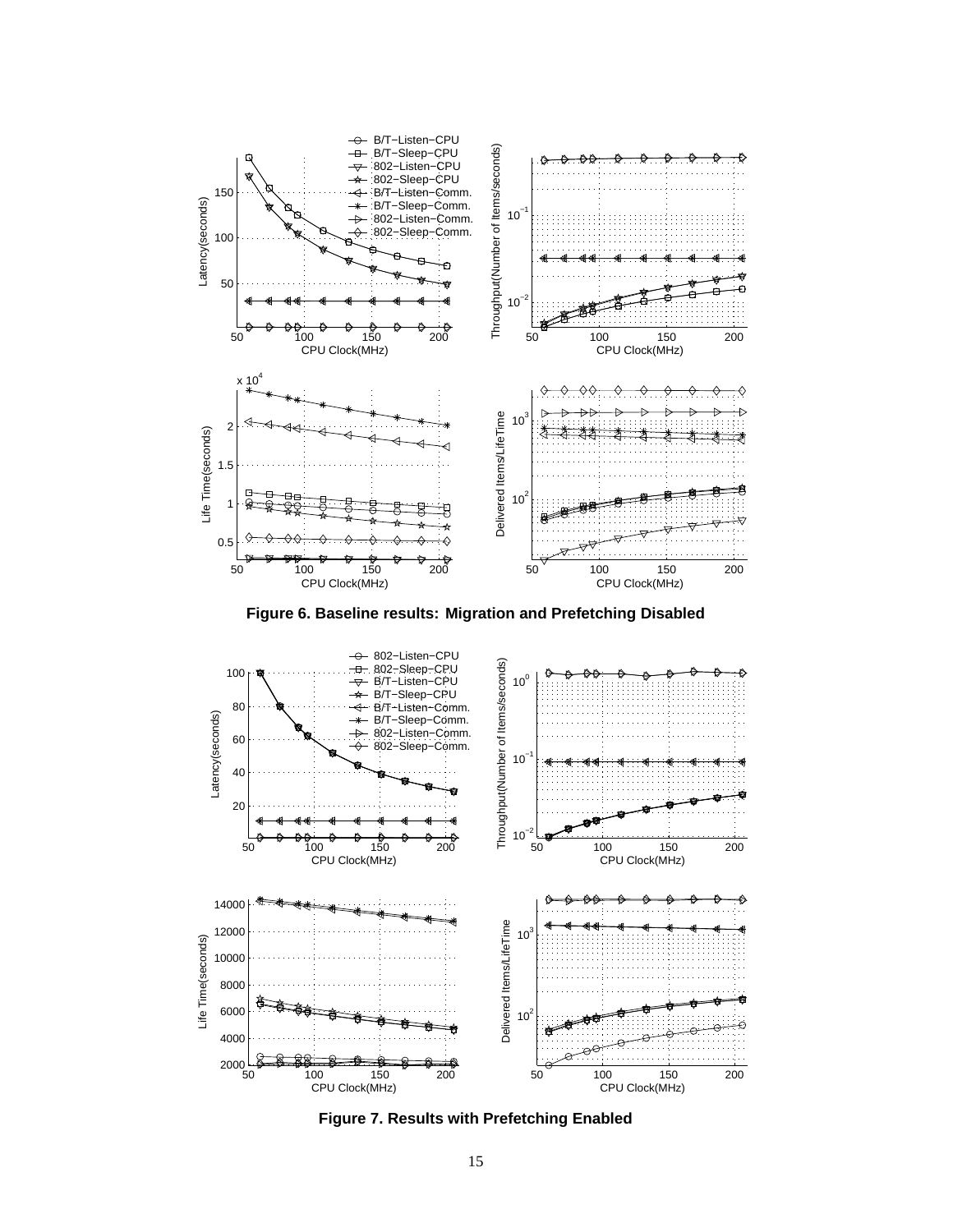

**Figure 8. Results with Prefetching and Migration Enabled**

creases when not using the ideal *Sleep* model and changing to a more expensive radio model in terms of listen cost (Figure 7, *B/T-Listen-CPU* vs *802-Listen-CPU*).

- 2. Cost function directed migration can significantly extend application lifetime in sensor networks with topologies and task graphs two orders of magnitude larger than previous studies: comparing Figure 8 to both Figures 6 and 7, lifetime is generally increased in all cases studied.
- 3. Compared to experiments with only prefetching enabled, turning on dynamic fusion point migration yields only slightly lower latency and throughput in most cases we study, while extending lifetime and increasing delivered items per lifetime (Figures 8 and 7). The exception, *B/T-\*-CPU*, is encountered when frequently migrating larger state across a lower bandwidth connection. Although application lifetime is still extended, average latency and throughput may suffer, potentially leading to a drop in the total number of delivered items per lifetime. Suggested potential solutions to this specific problem would incorporate the latency cost of migration within the cost function being evaluated or in the determination of cost function evaluation frequency.
- 4. Although an optimal radio *Sleep* duty cycle is expected to improve application lifetime by not wasting energy in listen mode for idle nodes, it does not result in a significant change in lifetime in the presence of optimistic prefetching, except when using expensive ORiNOCO listen (Figure 7, *\*-Sleep-\** vs *\*-Listen-\**).
- 5. More intuitively, prefetching results in increased throughput compared to the baseline, while network lifetime with prefetching is lower than the baseline since more work is being done per unit time. (Compare Figure 7 to Figure 6.)
- 6. With prefetching enabled and migration directed by a battery variance minimizing cost function (**MPV**), we find that compute-intensive workloads on high bandwidth radios and high bandwidth CPUs may perform as well in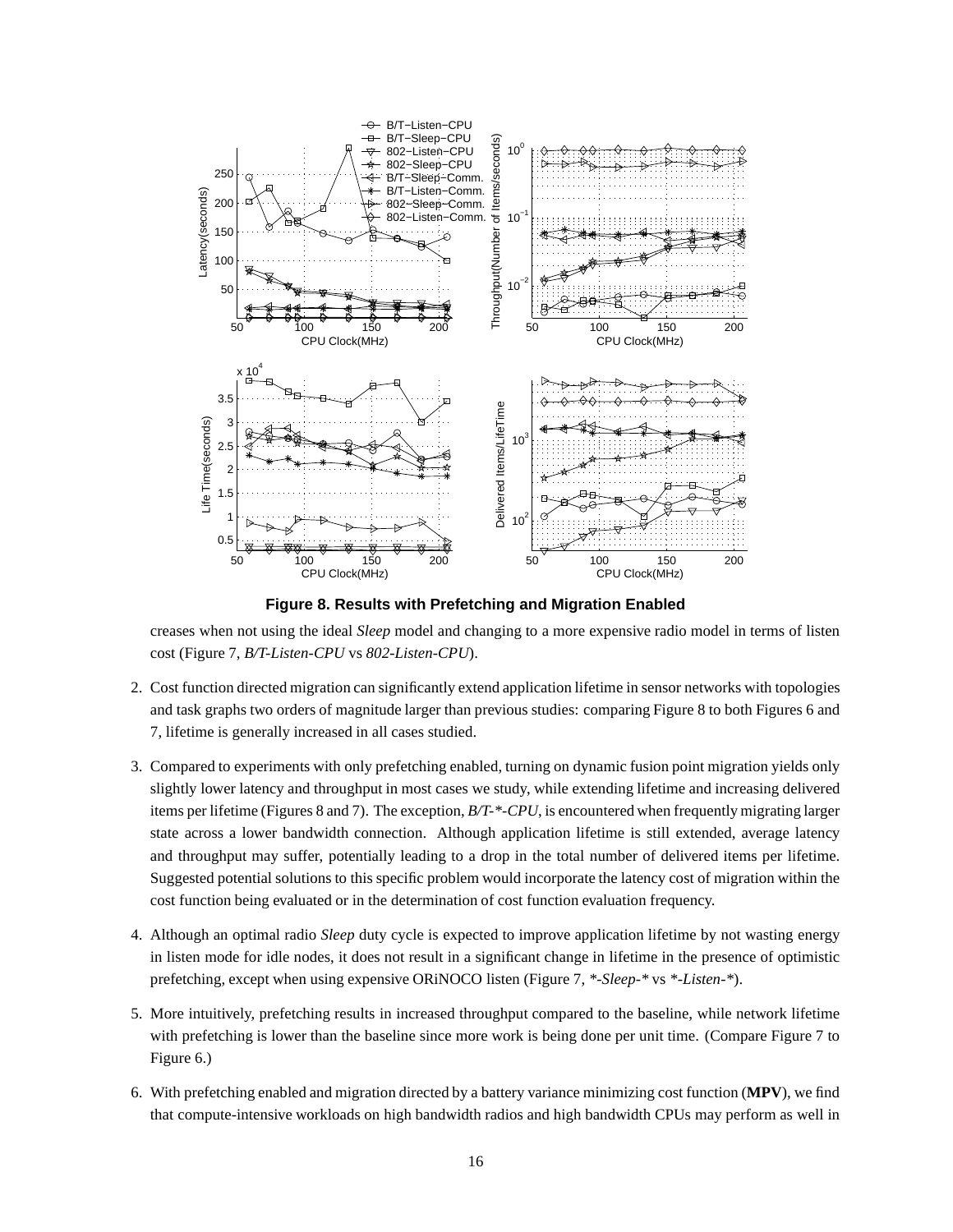terms of throughput, latency, lifetime and delivered items per lifetime as communication-intensive workloads on low bandwidth radios with no significant dependence on CPU speed (Figure 8, *802-Sleep-CPU* at 206 MHz CPU Clock vs *B/T-\*-Comm*). This result, while confirming the viability of our vision of future SN for supporting high bandwidth compute-intensive in-network processing, also indicates the potential for further studying the tradeoff between device capabilities, middleware features and application workload to help characterize the device and middleware features necessary for a particular level of application performance.

## **4.5 Middleware Scalability Results**

We are currently performing experiments to determine how well each DFuse cost function for directing fusion point migration scales with respect to network topology and application size. Scalability is key to utility in real, large scale SN deployments. We are using our simulator, extended to include optimal cost "oracles" for each cost function, to analyze this scalability under simplifying API, MAC and routing layer assumptions and ignoring CPU and memory energy and delay costs as in our original DFuse evaluation. Both the migration and optimistic prefetching features are enabled in these experiments. We have discovered the following results so far:

- 1. As the network is scaled up to 1024 nodes for a single fusion point application, all three cost functions behave similarly with respect to each other in terms of transmission cost relative to the current optimal transmission cost: **MT2** performs close to optimal, followed by **MTP** and **MPV** performs worst.
- 2. For large topologies and small applications studied so far, we find that the energy of the neighbors of the fusion application's powered sources and sinks typically determines the lifetime of the application. In this case, there are so many redundant in-network nodes that the lifetime is limited by the fixed location of application endpoints (sources and sinks are assumed to not migrate).
- 3. A better evaluation of cost function performance is how it performs relative to the oracle for that cost function, not always the transmission cost oracle. For example, initial results indicate that **MPV** also performs very close to optimal in terms of distance from a mapping that would achieve minimum variance. Even this result is misleading, as it is for the single fusion point on a 1024 node SN, whose lifetime is already limited by the application endpoint's neighbor nodes: for the life of the application, there is always a completely unused node 1 hop away from the current mapping.
- 4. For **MTP** however, initial results indicate that the heuristic results in a mapping that is around 5 hops away from an optimal **MTP** mapping, rather consistently for this setup. This is likely due to the limitation of single-hop migration, along with a cost function that is simultaneously attempting to optimize for transmission cost as well as for hosting on a node with maximum power remaining. However, it remains to be seen whether using **MTP** will indeed limit the lifetime of the application, relative to **MT2**, and if it will not achieve as minimal battery variance as **MPV** for large scale applications not limited by application endpoints' neighbors.

# **5 Proposed Research**

## **5.1 Completion of Current Middleware Scalability Evaluation**

As we complete this current scalability study, for publication in a journal, we plan to test our hypothesis that for large topologies and *large* applications, we expect simulations to show similar rankings in terms of lifetime and battery variance as we find from our small scale DFuse implementation study. If this hypothesis does not hold true, there will need to be further analysis of these scalability results. One possible route would be to implement approximating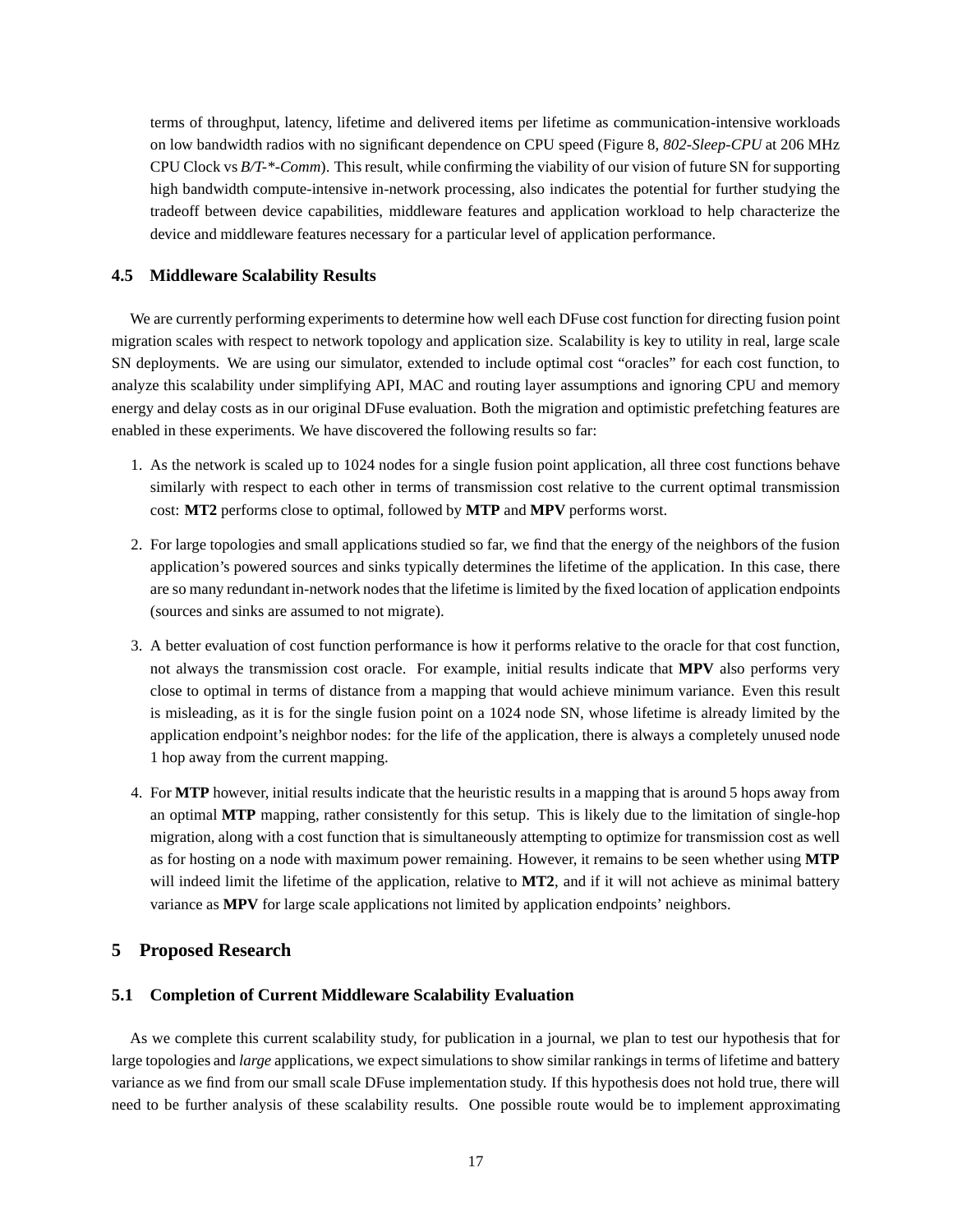Steiner tree oracles to get a sense of how well the cost function heuristics work for larger applications relative to an approximate of optimum cost.

# **5.2 Accounting for Workload Dynamism and Non-Ideal Communication Channels**

Once our basic fusion point migration and optimistic prefetching optimization mechanisms are evaluated under ideal assumptions, we plan to extend our middleware simulator to model a predictive prefetcher alternative to the current "optimistic" prefetcher, along with a dynamic, local CPU scaling mechanism.

# **Modeling Application Dynamism**

Evaluation of these new mechanisms requires building appropriate application models that incorporate periodic and bursty behavior typical of distributed streaming applications. Possible approaches include fractal-based and Poisson process based workloads, outlined in Section 2.2, reusing our campus surveillance model to enable comparative analysis to existing results.

# **Leveraging an Existing Network Layer Simulator**

We will then couple our middleware simulator to an existing wireless MAC and routing layer simulator, and use their combination to provide more realistic models of radio, MAC and routing layer overheads impacting the performance of our predictive prefetching and CPU scaling mechanisms. We plan to use GloMoSim [3] as the preexisting MAC and routing layer simulator for our work, as it affords larger scale network topologies than ns2-wireless [7], and it incorporates more general MAC and routing layer models than mote-specific models used for TOSSIM [26]/Em∗ [13]. We anticipate some complexity in mapping our simulator's current messaging onto a network layer simulator. Specifically, some assumptions made in the current middleware simulator will need addressing:

- 1. The messaging needed to evaluate cost functions among one hop neighbors is currently assumed to be free by our simulator because it occurs infrequently relative to application workloads studied. The simulator currently immediately evaluates the cost function, leveraging a subset of its global knowledge of network state to keep from doing any messaging. However, such messaging will need to be implemented to incur the proper associated costs when collision or noise cause packet loss.
- 2. Similarly, the teardown and reconstruction of fusion point input and output relay chains is currently done instantaneously, once the simulated middleware is sure no application level messages are in flight on the chains. A protocol for remapping these chains will need to cooperate with the routing layer provided by the network layer simulator.
- 3. The middleware currently ignores the possibility of a node dying due to any reason other than being below an energy threshold. However, a faithful network layer simulator may cause premature node failure due to link characteristics. Effort may need to be expended to ensure that the middleware simulator can continue its current assumption.

# **Modeling and Evaluating Predictive Prefetching**

Current DFuse mechanisms and evaluations do not account for the dynamic nature of application streaming, nor the lossiness of wireless communication channels in SN. SN fusion applications exhibit both bursty and periodic demands on network devices and may desire to "skip" over stream items to achieve greater currency. For example, to save energy and increase lifetime, a campus surveillance SN fusion application may perform minimal, infrequent anomaly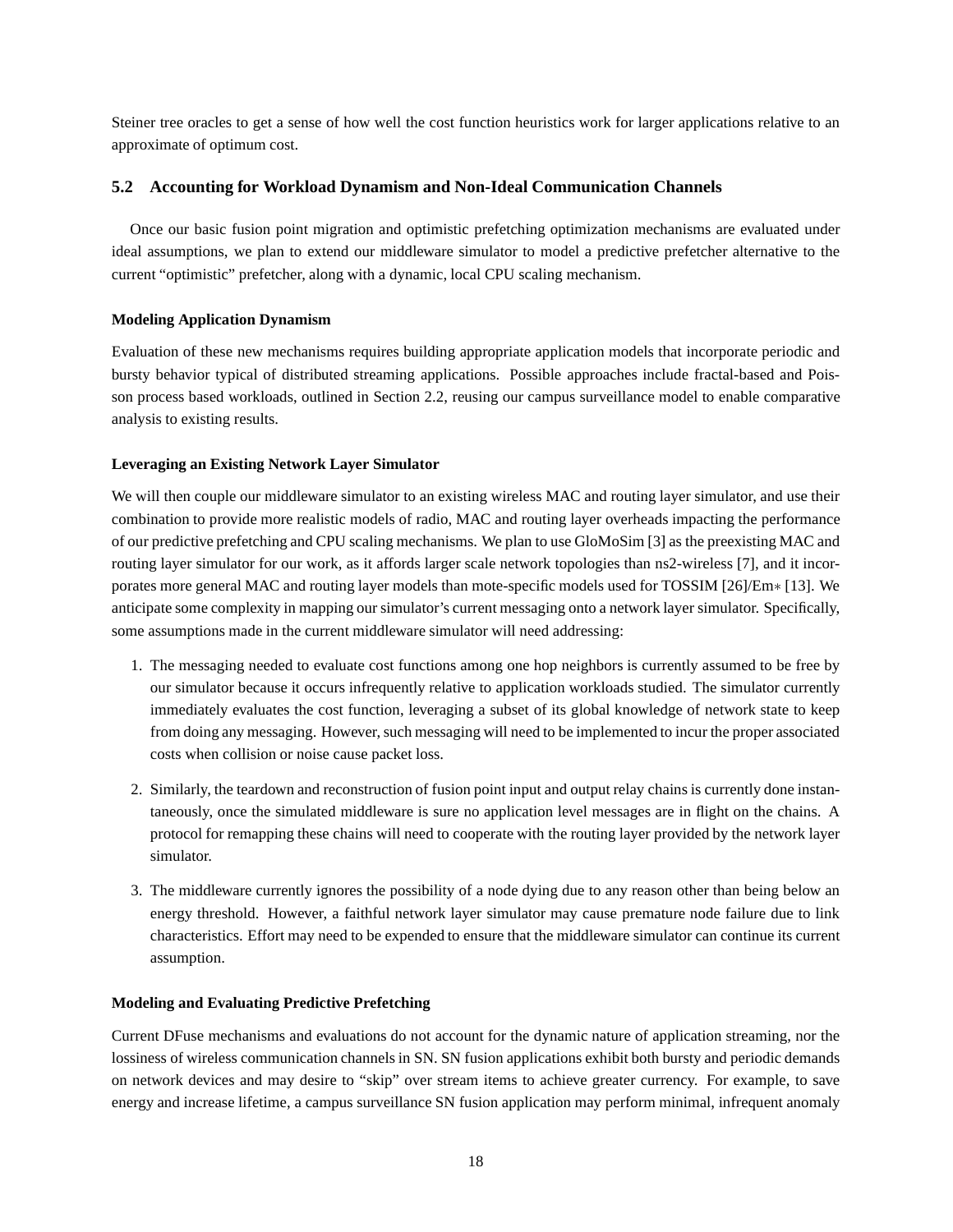"detection" operations. Once a situation needing attention is detected, information gathering and processing activities will increase to achieve improved latency until the situation is resolved. Some portions of the distributed surveillance application may only require the most recently available inputs (*GetLatest*), enabling dropping of intermediately produced inputs, while other portions may require every input item in sequence (*GetNext*). An example of the former is a latency-critical in-network display showing remote video as close to realtime as possible, and an example of the latter is a stream decompressor that requires every input in sequence. Both of these application characteristics (burstiness and differing input semantics for a fusion operation) motivate the need for a predictive prefetcher to dynamically adapt which data items are requested for a particular computation, while hiding latency. Furthermore, even in non-mobile SN deployments we consider, wireless communication is lossy, and prefetching behavior needs to adapt accordingly to reduce misprediction latency and energy overheads.

There are many related approaches in distributed systems research for performing energy-adaptive communication management that will inform our predictive prefetcher design, highlights including: queuing data for future delivery in an application-driven manner for saving energy in mobile communication [22], and integration of wireless card sleep scheduling with CPU and network packet scheduling for energy savings [33]. Also, integration with machine learning approaches may yield performance benefits for some workloads. Finally, previous work in the domain of distributed stream processing for application task graphs, where the computations running at each task graph node inform a distributed algorithm for identifying which intermediately processed items are *dead*, requiring no further propagation nor computation [15], may be leveraged in our SN context for providing a lower bound for timestamps we prefetch. We feel there is significant opportunity for exploration of energy savings via middleware managed fusion application communication.

#### **Leveraging Dynamic CPU Scaling**

Our preliminary evaluations of DFuse include the assumptions that the SN is homogeneous, and the device capabilities remain constant for an application lifetime. As SN devices become more computationally capable and SN applications perform greater amounts of computation to process high bit-rate data, there emerges a significant increase in energy usage for computation relative to communication. For example, expensive computations such as face detection and recognition can now be done on sensor nodes. For such computations, our iPAQ-based microbenchmarks and power models [44] indicate that about 100ms of iPAQ processing is necessary on a data size of 56KB. Single hop communication to fetch inputs would cost roughly 106 mJ using ORiNOCO 11Mbps, while computation would cost roughly 31 mJ on a 206MHz SA-1100 package. Although communication costs in this case still exceed processing costs, there is a significant opportunity for reducing energy consumption by reducing processing costs. Also, if the data streams are compressed, then the proportional amount of energy used for processing increases. A benefit of a correct prefetch prediction is the knowledge *a priori* of the time at which the result of computation will be demanded by the application. Since power consumption of modern processors decreases as processor frequency and voltage decrease (see our simulator's power model), a middleware for supporting fusion applications would also include the ability to dynamically *scale* the CPU speed of individual SN nodes to reduce predicted application computation energy usage. We anticipate current technology trends enabling voltage and frequency scaling [35, 11, 32, 37] to be available in future SN devices.

We therefore propose to design, implement in our simulator framework, and evaluate a dynamic, local CPU scaling mechanism for fusion points that cooperates with a predictive prefetcher, informed by application semantic (*GetNext* vs *GetLatest*) and behavior to reduce the costs associated with fetching and fusing data never used and to reduce the costs associated with fusing data at a processor power level higher than necessary. This local CPU scaling mechanism will need to interact with potentially multiple local fusion points to collectively optimize node energy usage. Our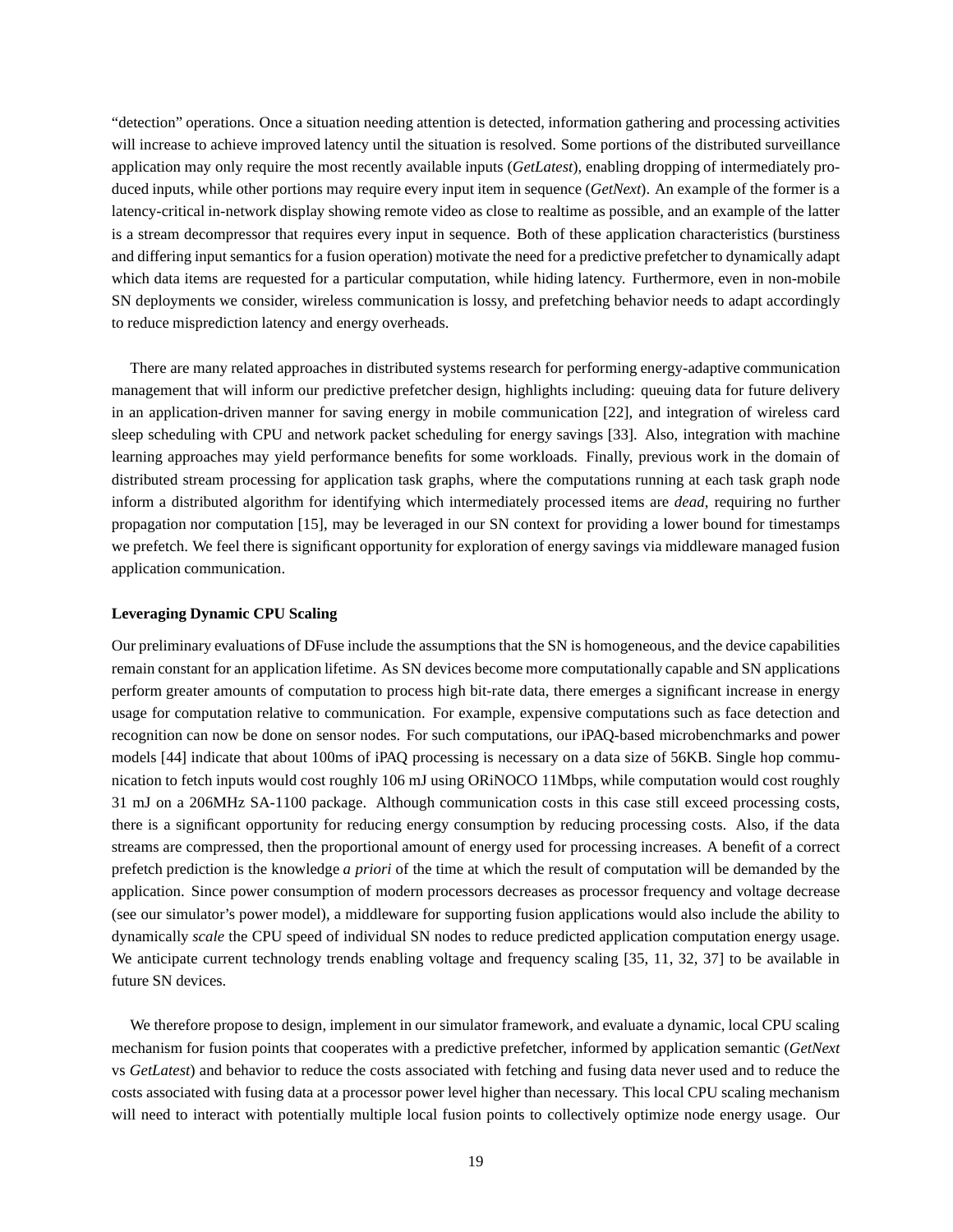hypothesis is that this combination of additional mechanisms will indeed yield significantly greater energy savings and application lifetime, while still meeting application throughput and latency requirements. We will test this hypothesis through further simulation based evaluation.

# **6 Summary of Expected Contribution from this Thesis**

By performing the remaining proposed work, we hope to arrive at the following insights:

- 1. We hope to understand how scalable our fusion point migration mechanism is in terms of both topology and application (task graph) size. An approximating Steiner tree oracle may be necessary to complete the current scalability evaluation for non-trivial task graphs.
- 2. We hope to clarify if, and by how much, predictive prefetching along with CPU scaling impact SN lifetime for bursty fusion application workloads using lossy wireless communication channels, and how this impact is changed when cost-function directed fusion point migration is enabled.
- 3. We hope to determine trends in terms of how common wireless network layers available in GloMoSim (link, MAC and routing) impact SN lifetime for these fusion application workloads and middleware mechanisms.
- 4. We hope to use these studies to be able to generate a model for how to provision a future SN in terms of node radios, MAC, routing layer, initial battery energy and CPU (memory has not proven to be critical to our applications' performance so far, and we do not anticipate doing finer grained models as a result) for a particular class of application workload, parameterized by application scale, "burstiness", input semantic (*GetLatest* vs *GetNext*), required lifetime, required throughput, and required latency. In further scalability studies, if we find that **MT2** does *not* achieve maximum lifetime or minimum latency, we will further need to adjust this model to include which cost function the middleware should use for a particular workload characteristic. This model may be partially incomplete. For example, we do not expect it to output the number of nodes, nor their topology. These will be assumed as inputs to the model. It will also be limited to the devices, layers and mechanisms we study in our simulator framework.

## **7 Broader Application**

Our work is focused on future SN. However, it may be possible to adapt our mechanisms to target lower-bandwidth, lightweight computation capabilities of today's motes. Also, our research may well be applicable outside of SN. Contemporary laptops and handhelds are immediate sibling platforms for applications and supporting middleware mechanisms we study. General application-directed migration of computation may apply in grid computing and distributed media processing, to better achieve latency and throughput requirements, regardless of energy consumption. Furthermore, focused contributions, such as our expected combination of a predictive prefetcher with a dynamic CPU scaling mechanism, may well apply to more general distributed streaming contexts outside of SN.

# **8 Open Questions**

As the design space for future SN devices, applications, and middleware for optimizing energy (lifetime) while meeting application latency and throughput requirements is vast, we are aware of several open research questions outside the scope of our proposed work:

1. We are not concerned with mechanisms for dynamically adapting the bandwidth, range and signal strength of SN radios, although this route of research may provide additional benefits to applications in terms of latency,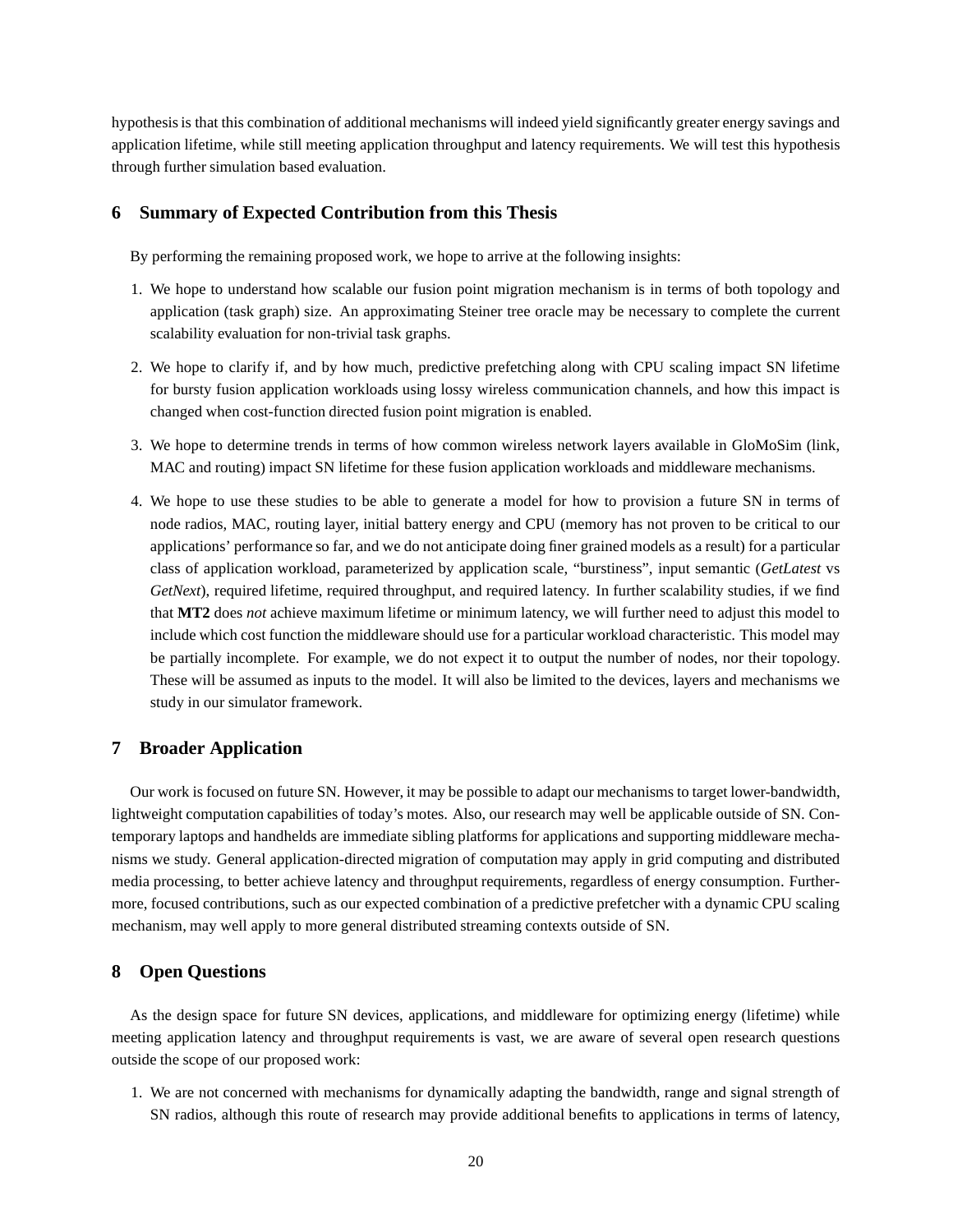throughput and lifetime. It should be possible for later work to reuse our middleware simulator to characterize the potential benefits of such mechanisms, coupled with appropriate models of radio, MAC and routing layers. There is currently much conflicting research on whether multi-hop communication saves energy vs. "shouting louder", and varying application domains may have different trends here.

- 2. We constrain our study to supporting a single fusion application with a static task graph (in terms of data flow dependencies). In this work, we do not consider relaxations of this assumption including providing support for multiple applications and for applications whose task graphs are dynamic. While our mechanisms rely on virtualization of local device resources to manage timesharing required when multiple task graph fusion points are mapped to the same device, virtualization support for multiple applications is not our focus.
- 3. We do not propose new routing layers for power-aware, or more correctly, application-performance aware placement of relay nodes used to connect our overlay network. We will leverage available models for wireless ad hoc routing in SN in our evaluations. In addition, we will leverage routing layer support where available (*e.g.* energy characteristics of relay nodes) for fusion point placement decisions.
- 4. There is a need for coordinated control in SN. Our application models and middleware implementations and models do not focus on control. Rather, they are concerned with keeping up with demand by downstream consumers. For stream based fusion applications we consider, coordinated data streaming from multiple sources is a needed contribution.
- 5. The design space greatly expands when mobility of sources and sinks, and general mobility of SN nodes is introduced. There are opportunities for leveraging such mobility for energy savings through radio power scaling and message ferrying, recharging batteries, and for increasing application throughput and latency by dynamically positioning resources more optimally. We do not consider mobility-based approaches for optimization in this work.
- 6. This proposal does not include plans to implement these middleware mechanisms in libraries usable on real SN devices. Although our initial DFuse prototype was evaluated on iPAQs, the proposed extensions and evaluations are based on a flexible set of device models and large scales. We do not have the resources to support an actual deployment of the existing and proposed mechanisms for large scale applications. Our focus is instead on the evaluation of performance tradeoffs for a promising set of future SN devices, applications, and middleware mechanisms.
- 7. We do not consider device failures other than for reasons of lack of energy. One potential incremental approach for addressing this is to create redundant fusion points in the network, creating an energy vs availability tradeoff. Other approaches in SN domain [4] have considered a similar tradeoff: energy vs accuracy. Our simulated middleware assumes that delayed transmission is due to lossy wireless channels, rather than a prematurely dead node. Another approach would be to implement *partial fusion*, the ability of a fusion operation to commence with partial inputs after some timeout or exception.

# **References**

- [1] Sameer Adhikari, Arnab Paul, and Umakishore Ramachandran. D-Stampede: distributed programming system for ubiquitous computing. In *Proceedings of the 22nd International Conference on Distributed Computing Systems (ICDCS)*, Vienna, July 2002.
- [2] Yuvraj Agarwal and Rajesh K. Gupta. On Demand Paging Using Bluetooth Radios on 802.11 Based Networks. Technical Report 03-22, Center for Embedded Computer Systems, UC Irvine, UC San Diego, July 2003.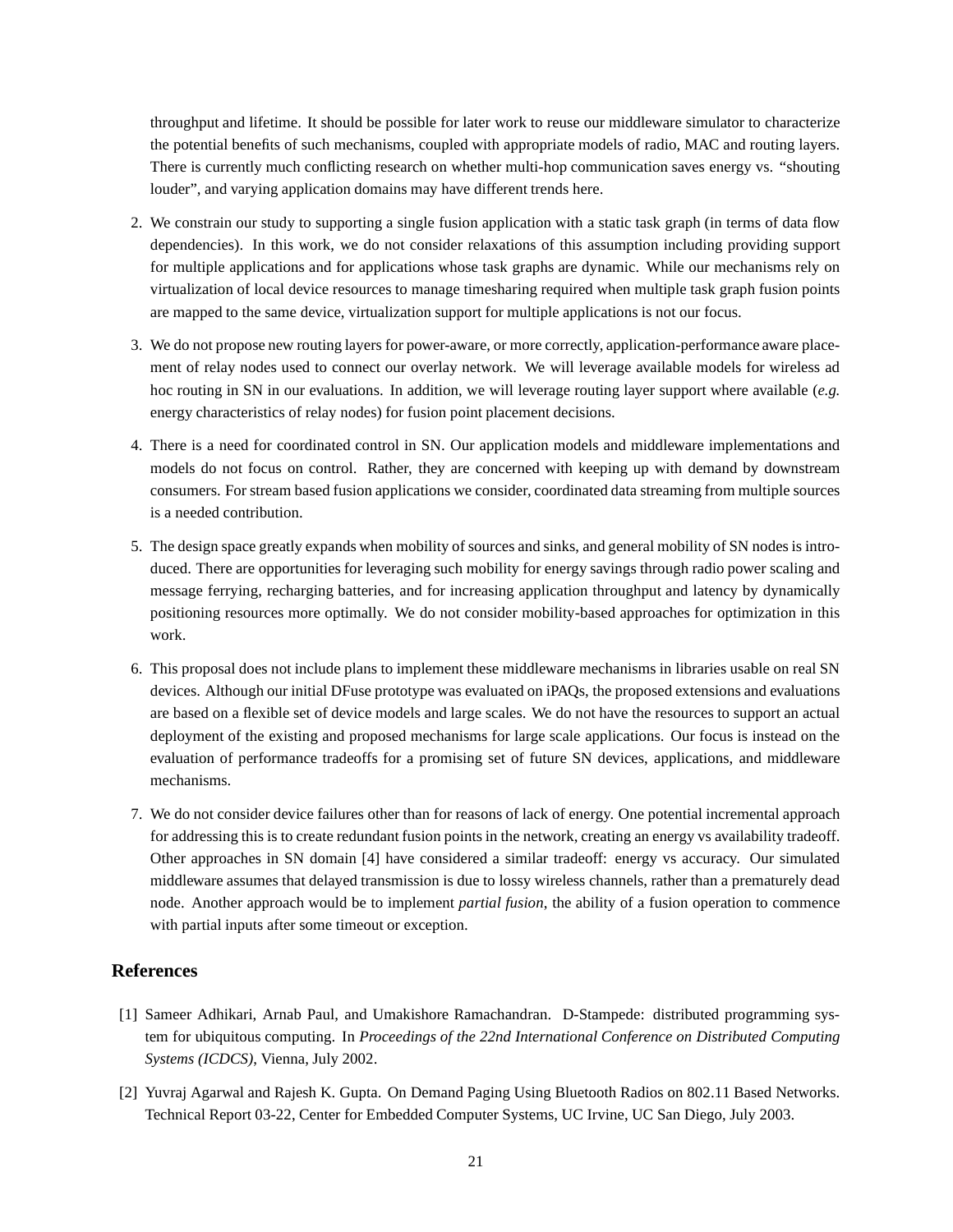- [3] Lokesh Bajaj, Mineo Takai, Rajat Ahuja, Ken Tang, Rajive Bagrodia, and Mario Gerla. GloMoSim: a scalable network simulation environment. UCLA Computer Science Department Technical Report 990027, May 1999.
- [4] Athanassios Boulis, Chih-Chieh Han, and Mani B. Srivastava. Design and implementation of a framework for programmable and efficient sensor networks. In *Proceedings of the First International Conference on Mobile Systems, Applications, and Services (MobiSys)*, San Francisco, CA, May 2003.
- [5] Thomas D. Burd and Robert W. Brodersen. Processor design for portable systems. *Journal of VLSI Signal Processing*, 13(2-3):203–222, August 1996.
- [6] Jae-Hwan Chang and Leandros Tassiulas. Energy conserving routing in wireless ad-hoc networks. In *IEEE INFOCOM*, pages 22–31, 2000.
- [7] CMU Monarch Project. Wireless and mobility extensions to ns-2. Available November 2004 at *http://www. monarch.cs.cmu.edu/cmu-ns.html*, 1999.
- [8] Intel Corp. New computing frontiers the wireless vineyard. Available November 2004 at *http://www.intel.com/ labs/features/rs01031.htm*.
- [9] Intel Corp. Intel StrongARM SA-1100 Developer's Manual. *Document no. 278088-04*, 1999.
- [10] Proxim Corp. ORiNOCO PC Card Specification. 2003 available at *http://www.hyperlinktech.com/web/orinoco/ orinoco pc card spec.html*, similar spec available November 2004 at *http://www.proxim.com/learn/library/ datasheets/11bpccard.pdf*.
- [11] Xiaobo Fan, Carla Ellis, and Alvin Lebeck. Memory controller policies for dram power management. In *Proceedings of the 2001 international symposium on Low power electronics and design*, pages 129–134, Huntington Beach, California, United States, 2001. ACM Press.
- [12] Deepak Ganesan, Bhaskar Krishnamachari, Alec Woo, David Culler, Deborah Estrin, and Stephen Wicker. Complex behavior at scale: An experimental study of low-power wireless sensor networks. Technical Report CSD-TR 02-0013, UCLA, February 2002. Available November 2004 at *http://www.cs.umass.edu/˜dganesan/PAPERS/ empirical.pdf*.
- [13] Lewis Girod, Jeremy Elson, Alberto Cerpa, Thanos Stathopoulos, Nithya Ramanathan, and Deborah Estrin. Em\*: a software environment for developing and deploying wireless sensor networks. In *Proceedings of USENIX 04*, Los Angeles, California, USA, 2004.
- [14] Chao Gui and Prasant Mohapatra. Sensor networks: Power conservation and quality of surveillance in target tracking sensor networks. In *Proceedings of the 10th annual international conference on Mobile computing and networking*, September 2004.
- [15] Nissim Harel, Hasnain A. Mandviwala, Kath Knobe, and Umakishore Ramachandran. Dead timestamp identification in stampede. In *Proceedings of the International Conference on Parallel Processing (ICPP)*, pages 101–108, 2002.
- [16] Wendi B. Heinzelman, Amy L. Murphy, Hervaldo S. Carvalho, and Mark A. Perillo. Middleware to support sensor network applications. *IEEE Network Mag.*, 18(1):6–14, 2004.
- [17] Crossbow Technology Inc. MICA2 datasheet. Available November 2004 at *http://www.xbow.com/Products/ Product pdf files/Wireless pdf/6020-0042-06 A MICA2.pdf*.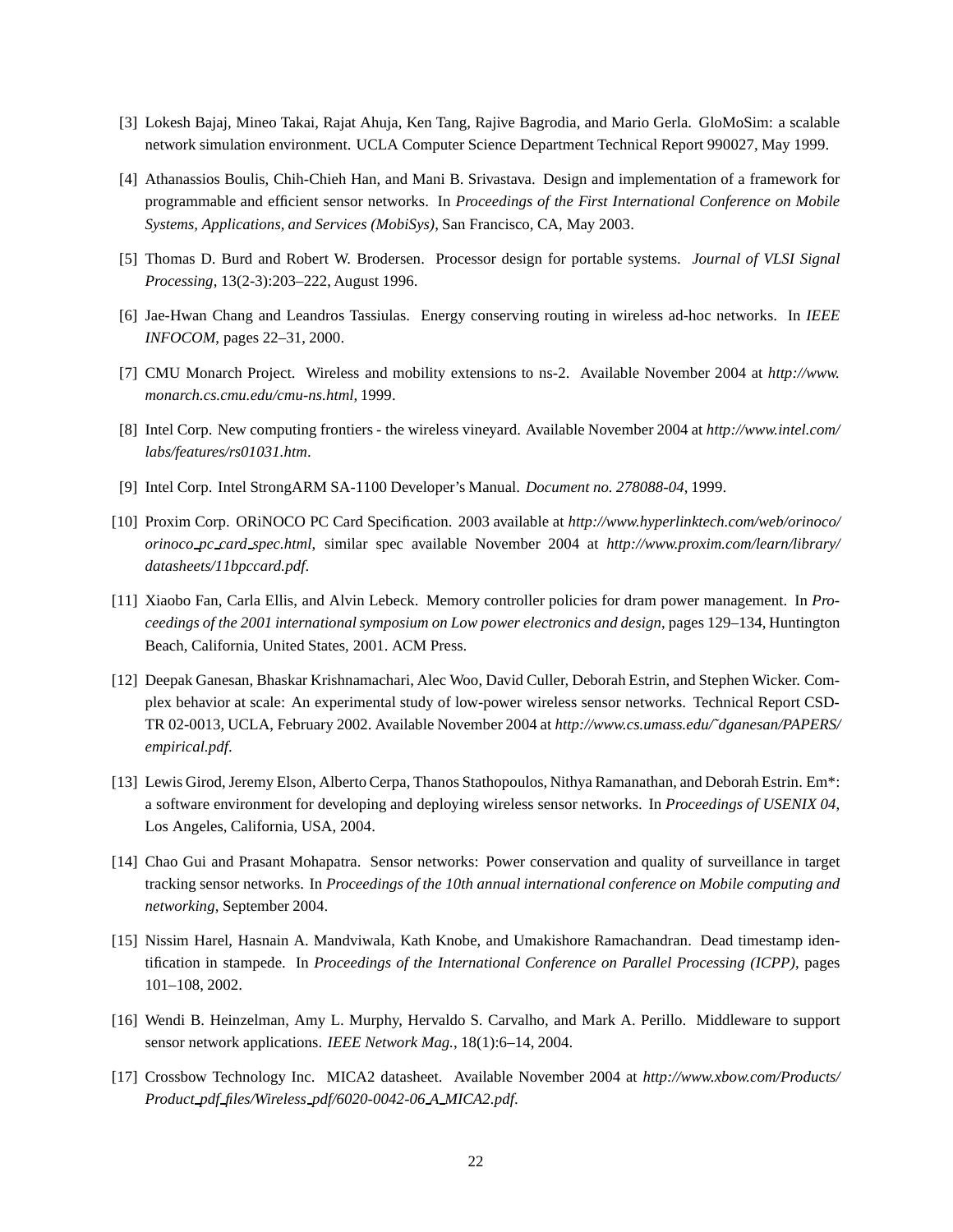- [18] Crossbow Technology Inc. Stargate gateway (SPB400) datasheet. Available November 2004 at *http://www.xbow. com/Products/Product pdf files/Wireless pdf/6020-0049-01 C Stargate.pdf*.
- [19] David B. Johnson and David A. Maltz. Dynamic source routing in ad hoc wireless networks. In Imielinski and Korth, editors, *Mobile Computing*, volume 353. Kluwer Academic Publishers, 1996.
- [20] Ralph M. Kling. Intel mote: An enhanced sensor network node. In *Proceedings of the International Workshop on Advanced Sensors, Structural Health Monitoring, and Smart Structures*, 2003.
- [21] Ulas C. Kozat, Iordanis Koutsopoulos, and Leandros Tassiulas. A framework for cross-layer design of energyefficient communication with qos provisioning in multi-hop wireless networks. In *Proceedings of IEEE/Infocom*, 2004.
- [22] Robin Kravets and P. Krishnan. Application-driven power management for mobile communication. *Wireless Networks*, 6(4):263–277, 2000.
- [23] Ulrich Kremer, Jamey Hicks, and James M. Rehg. A compilation framework for power and energy management on mobile computers. In *Proceedings of the International Workshop on Languages and Compilers for Parallel Computing (LCPC)*, August 2001.
- [24] Rajnish Kumar, Matthew Wolenetz, Bikash Agarwalla, JunSuk Shin, Phillip Hutto, Arnab Paul, and Umakishore Ramachandran. DFuse: a framework for distributed data fusion. In *Proceedings of the first international conference on embedded networked sensor systems*, pages 114–125, Los Angeles, California, USA, 2003. ACM Press.
- [25] Will E. Leland, Murad S. Taqqu, Walter Willinger, and Daniel V. Wilson. On the self-similar nature of ethernet traffic. In *Conference proceedings on communications architectures, protocols and applications*, pages 183–193, San Francisco, California, USA, September 1993.
- [26] Philip Levis, Nelson Lee, Matt Welsh, and David Culler. TOSSIM: accurate and scalable simulation of entire TinyOS applications. In *Proceedings of the First ACM Conference on Embedded Networked Sensor Systems (SenSys)*, 2003.
- [27] Alan Mainwaring, Joseph Polastre, Robsert Szewczyk, David Culler, and John Anderson. Wireless sensor networks for habitat monitoring. In *ACM International Workshop on Wireless Sensor Networks and Applications*, 2002. Also Intel Research, IRB-TR-02-006, June 2002.
- [28] Daniel A. Menasce, Bruno D. Abrah ao, Daniel Barbara, Virgilio A. F. Almeida, and Flavia P. Ribeiro. Fractal characterization of web workloads. In *Proceedings of the 11th International World Wide Web Conference (www2002)*, Honolulu, Hawaii, USA, 2002.
- [29] Martin Modahl, Ilya Bagrak, Matthew Wolenetz, Ramesh Jain, and Umakishore Ramachandran. EventWeb: Distributed media correlation, analysis and distribution framework. In *Proceedings of 10th IEEE Workshop on the Future Trends of Distributed Computing Systems (FTDCS-04)*, Suzhou, China, May 2004.
- [30] James Montanaro, Richard T. Witek, Krishna Anne, Andrew J. Black, Elizabeth M. Cooper, Daniel W. Dobberpuhl, Paul M. Donahue, Jim Eno, Gregory W. Hoeppner, David Kruckemyer, Thomas H. Lee, Peter C. M. Lin, Liam Madden, Daniel Murray, Mark H. Pearce, Sribalan Santhanam, Kathryn J. Snyder, Ray Stephany, and Stephen C. Thierauf. A 160-MHz, 32-b, 0.5-W CMOS RISC microprocessor. *Digital Tech. J.*, 9(1):49–62, 1997.
- [31] Kihong Park. On the effect and control of self-similar network traffic: a simulation perspective. In *Proceedings of the 29th conference on Winter simulation*, Atlanta, Georgia, USA, 1997.